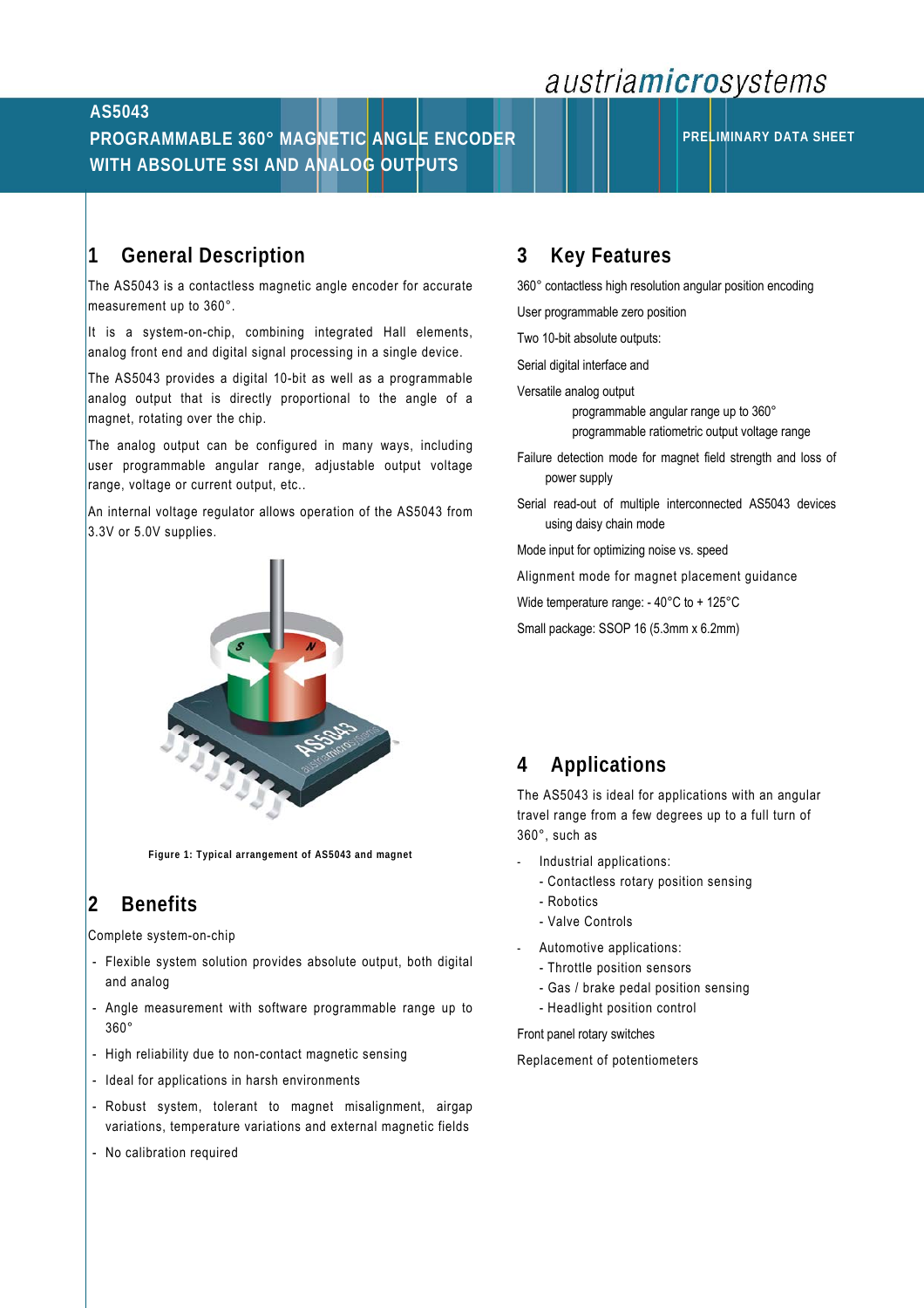## **5 Pin Configuration**



**Figure 2: AS5043 pin configuration SSOP16** 

#### Package = SSOP16 (16 lead Shrink Small Outline Package)

| Pin            | Symbol        | <b>Type</b>         | Description                                                                                                                                                                |  |  |  |
|----------------|---------------|---------------------|----------------------------------------------------------------------------------------------------------------------------------------------------------------------------|--|--|--|
| 1              | MagRngn       | DO_OD               | Magnet Field Magnitude RaNGe warning;<br>active low, indicates that the magnetic<br>field strength is outside of the<br>recommended limits.                                |  |  |  |
| $\overline{c}$ | Mode          | DI_PD,<br>ST        | Mode input. Select between low noise<br>(open, low) and high speed (high) mode.<br>Internal pull-down resistor                                                             |  |  |  |
| 3              | CSn           | DI_PU,<br><b>ST</b> | Chip Select, active low; Schmitt-Trigger<br>input, internal pull-up resistor $(\sim 50 \text{k}\Omega)$                                                                    |  |  |  |
| 4              | CLK           | DI.ST               | Clock Input of Synchronous Serial<br>Interface; Schmitt-Trigger input                                                                                                      |  |  |  |
| 5              | <b>NC</b>     | $\overline{a}$      | must be left unconnected                                                                                                                                                   |  |  |  |
| 6              | DO            | $DO_T$              | Data Output of Synchronous Serial<br>Interface                                                                                                                             |  |  |  |
| 7              | VSS           | S                   | Negative Supply Voltage (GND)                                                                                                                                              |  |  |  |
| 8              | Prog_DI       | DI_PD               | OTP Programming Input and Data Input<br>for Daisy Chain mode. Internal pull-down<br>resistor (~74k $\Omega$ ).<br>Should be connected to VSS if<br>programming is not used |  |  |  |
| 9              | <b>DACref</b> | AI                  | DAC Reference voltage input for external<br>reference                                                                                                                      |  |  |  |
| 10             | <b>DACout</b> | AO                  | DAC output (unbuffered, Ri ~8kΩ)                                                                                                                                           |  |  |  |
| 11             | FB            | Al                  | Feedback, OPAMP inverting input                                                                                                                                            |  |  |  |
| 12             | Vout          | AO                  | OPAMP output                                                                                                                                                               |  |  |  |
| 13             | ΝC            |                     | Must be left unconnected                                                                                                                                                   |  |  |  |
| 14             | <b>NC</b>     | $\overline{a}$      | Must be left unconnected                                                                                                                                                   |  |  |  |
| 15             | VDD3V3        | S                   | 3V-Regulator Output for internal core,<br>regulated from VDD5V.Connect to<br>VDD5V for 3V supply voltage. Do not<br>load externally.                                       |  |  |  |
| 16             | VDD5V         | S                   | Positive Supply Voltage, 3.0 to 5.5 V                                                                                                                                      |  |  |  |

## austriamicrosystems

**Table 1: Pin description SSOP16** 

| DO OD<br>DI PD | digital output open drain<br>digital input pull-down | - S | supply pin<br>DO T digital output /tri- |
|----------------|------------------------------------------------------|-----|-----------------------------------------|
| state          |                                                      |     |                                         |
| DI PU          | digital input pull-up                                | ST  | schmitt-trigger                         |
| input          |                                                      |     |                                         |
| Al             | analog input                                         | AO  | analog output                           |
| DΙ             | digital input                                        |     |                                         |

#### **5.1 Pin Description**

**Pins 7, 15** and **16** are supply pins, pins **5, 13** and **14** are for internal use and must be left open.

**Pin 1** is the magnetic field strength indicator, **MagRNGn**. It is an open-drain output that is pulled to VSS when the magnetic field is out of the recommended range (45mT to 75mT). The chip will still continue to operate, but with reduced performance, when the magnetic field is out of range. When this pin is low, the analog output at pins #10 and #12 will be 0V to indicate the out-of-range condition.

**Pin 2 MODE** allows switching between filtered (slow) and unfiltered (fast mode). See section 9.

**Pin 3** Chip Select (**CSn**; active low) selects a device for serial data transmission over the SSI interface. A "logic high" at CSn forces output DO to digital tristate.

**Pin 4 CLK** is the clock input for serial data transmission over the SSI interface (see section 8)

**Pin 6 DO** (Data Out) is the serial data output during data transmission over the SSI interface (see section 8)

**Pin 8 PROG\_DI** is used to program the different operation modes, as well as the zero-position in the OTP register.

This pin is also used as a digital input to shift serial data through the device in Daisy Chain Configuration, (see page 6).

**Pin 9 DACref** is the external voltage reference input for the Digital-to-Analog Converter (DAC). If selected, the analog output voltage on pin 12  $(V_{out})$  will be ratiometric to the voltage on this pin.

**Pin10 DACout** is the unbuffered output of the DAC. This pin may be used to connect an external OPAMP, etc. to the DAC.

**Pin 11 FB** (**F**eed**b**ack) is the inverting input of the OPAMP buffer stage.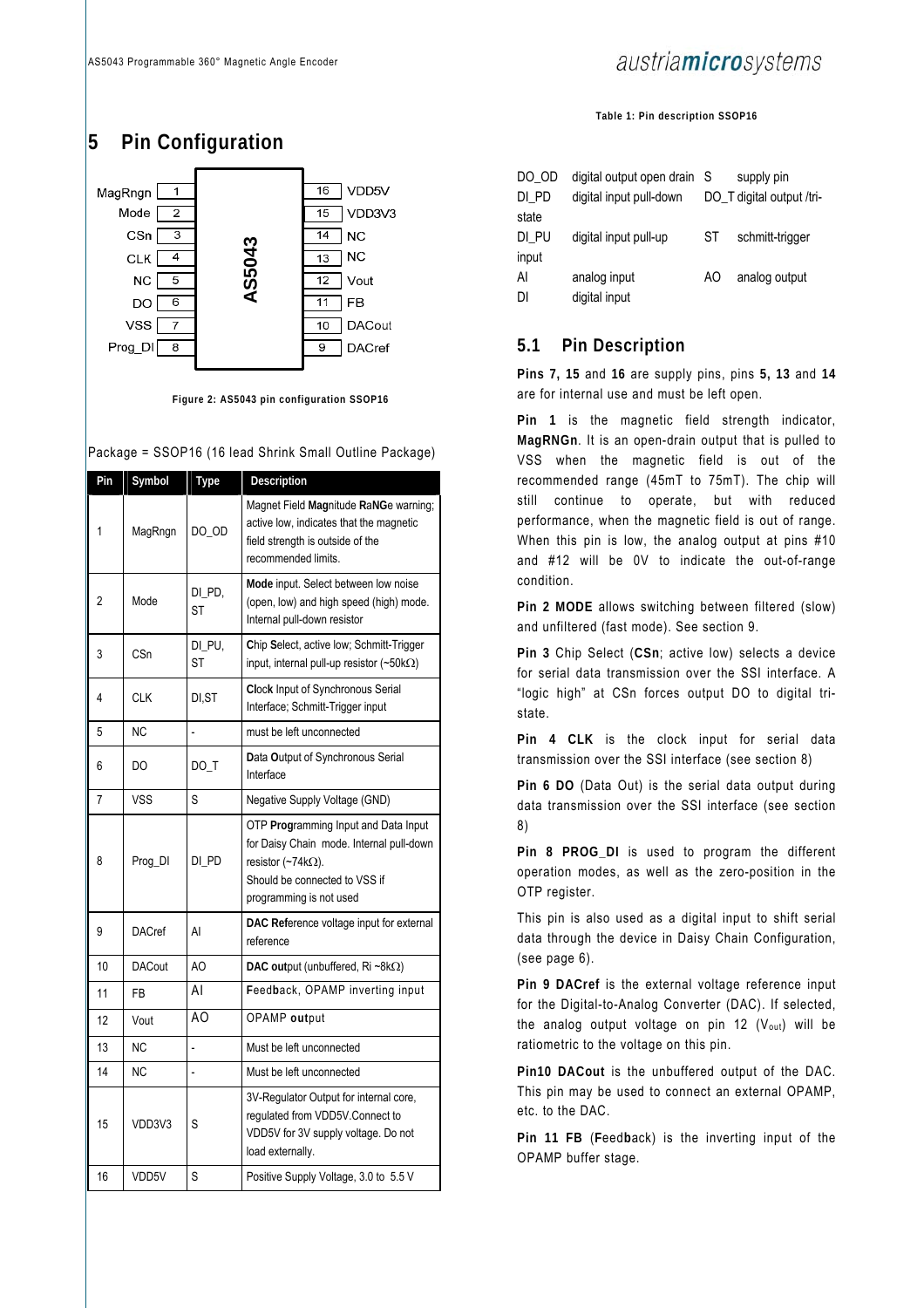Access to this pin allows various OPAMP configurations.

**Pin 12 Vout** is the analog output pin. The analog output is a DC voltage, ratiometric to VDD5V (3.0 – 5.5V) or an external voltage source and proportional to the angle.

## **6 Functional Description**

The AS5043 is manufactured in a CMOS standard process and uses a spinning current Hall technology for sensing the magnetic field distribution across the surface of the chip.

The integrated Hall elements are placed in a circle around the center of the device and deliver a voltage representation of the magnetic field perpendicular to the surface of the IC.

Through Sigma-Delta Analog / Digital Conversion and Digital Signal-Processing (DSP) algorithms, the AS5043 provides accurate high-resolution absolute angular position information. For this purpose a Coordinate Rotation Digital Computer (CORDIC) calculates the angle and the magnitude of the Hall array signals.

The DSP is also used indicate movements of the magnet towards or away from the chip and to indicate, when the magnetic field is outside of the recommended range (status bits = MagInc, MagDec; hardware pin = MagRngn).

A small low cost diametrically magnetized (two-pole) standard magnet, centered over the chip, is used as the input device.

The AS5043 senses the orientation of the magnetic field and calculates a 10-bit binary code. This code can be accessed via a Synchronous Serial Interface (SSI). In addition, the absolute

angular representation is converted to an analog signal, ratiometric to the supply voltage.

The analog output can be configured in many ways, such as 360°/180°/90° or 45° angular range, external or internal DAC reference voltage, 0-100%\*VDD or 10- 90% \*VDD analog output range, external or internal amplifier gain setting.

The various output modes as well as a user programmable zero position can be programmed in an OTP register. As long as no programming voltage is applied to pin PROG, the new setting may be overwritten at any time and will be reset to default when power is cycled. To make the setting permanent, the OTP register must be programmed by applying a programming voltage.

The AS5043 is tolerant to magnet misalignment and unwanted external magnetic fields due to differential measurement technique and Hall sensor conditioning circuitry.

It is also tolerant to airgap and temperature variations due to Sin-/Cos- signal evaluation.



**Figure 3: AS5043 block diagram**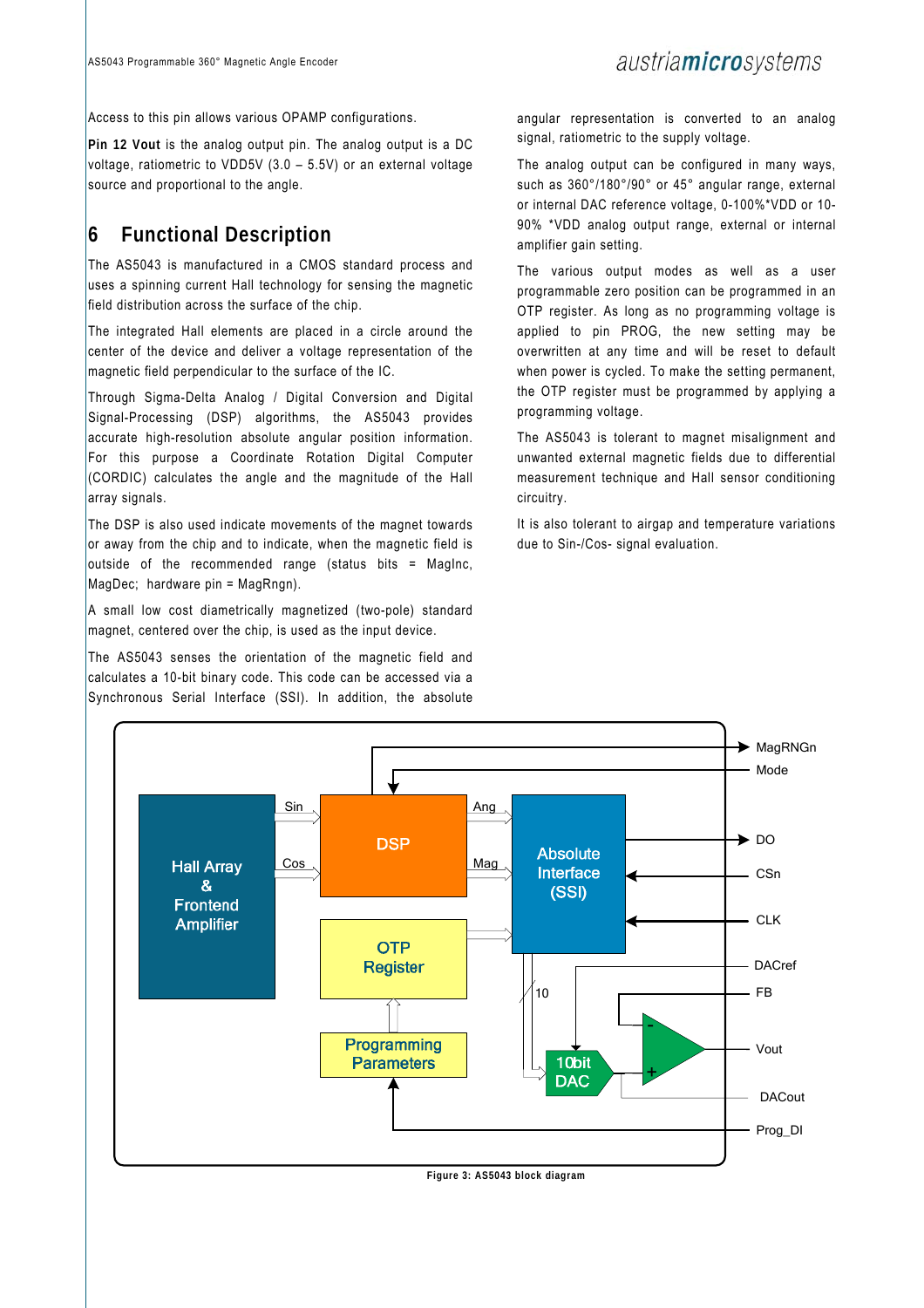## **7 3.3V / 5V Operation**

The AS5043 operates either at 3.3V ±10% or at 5V  $\pm$ 10%. This is made possible by an internal 3.3V Low-Dropout (LDO) Voltage regulator. The core supply voltage is always taken from the LDO output, as the internal blocks are always operating at 3.3V.

For 3.3V operation, the LDO must be bypassed by connecting VDD3V3 with VDD5V (see Figure 4 ).

For 5V operation, the 5V supply is connected to pin VDD5V, while VDD3V3 (LDO output) must be buffered by a 1...10µF capacitor, which should be placed close to the supply pin (see).

The VDD3V3 output is intended for internal use only It should not be loaded with an external load.

The voltage levels of the digital interface I/O's correspond to the voltage at pin VDD5V, as the I/O buffers are supplied from this pin (see Figure 4).







**Figure 4: Connections for 5V / 3.3V supply voltages** 

A buffer capacitor of 100nF is recommended in both cases close to pin VDD5V.

## **8 10-bit Absolute Synchronous Serial Interface (SSI)**

The serial data transmission timing is outlined in Figure 5: if CSn changes to logic low, Data Out (DO) will change from high impedance (tri-state) to logic high and the read-out sequence will be initiated.

After a minimum time  $t_{CLK FE}$ , data is latched into the output shift register with the first falling edge of CLK.

Each subsequent rising CLK edge shifts out one bit of data.

The serial word contains 16 bits, the first 10 bits are the angular information D[9:0], the subsequent 6 bits contain system information, about the validity of data such as OCF, COF, LIN, Parity and Magnetic Field status (increase / decrease / out of range) .

A subsequent measurement is initiated by a logic "high" pulse at CSn with a minimum duration of tcsn.

Data transmission may be terminated at any time by pulling CSn = high.

### **8.1 Serial Data Contents:**

**D9:D0** absolute angular position data (MSB is clocked out first).

**OCF** (**O**ffset **C**ompensation **F**inished), logic high indicates that the Offset Compensation Algorithm has finished and data is valid.

**COF** (**C**ordic **O**ver**f**low), logic high indicates an out of range error in the CORDIC part. When this bit is set, the data at D9:D0 is invalid. The absolute output maintains the last valid angular value.

This alarm may be resolved by bringing the magnet within the X-Y-Z tolerance limits.

**LIN** (**Lin**earity Alarm), logic high indicates that the input field generates a critical output linearity.

When this bit is set, the data at D9:D0 may still be used, but may contain invalid data. This warning may be resolved by bringing the magnet within the X-Y-Z tolerance limits.

Data D9:D0 is valid, when the status bits have the following configurations:

| <b>OCF</b> | COF | LIN | Mag<br><b>INC</b> | Mag<br><b>DEC</b> | Parity           |
|------------|-----|-----|-------------------|-------------------|------------------|
|            |     |     |                   |                   | even<br>checksum |
|            |     |     |                   |                   |                  |
|            |     |     |                   |                   | of bits $1:15$   |

**Table 2: Status bit outputs**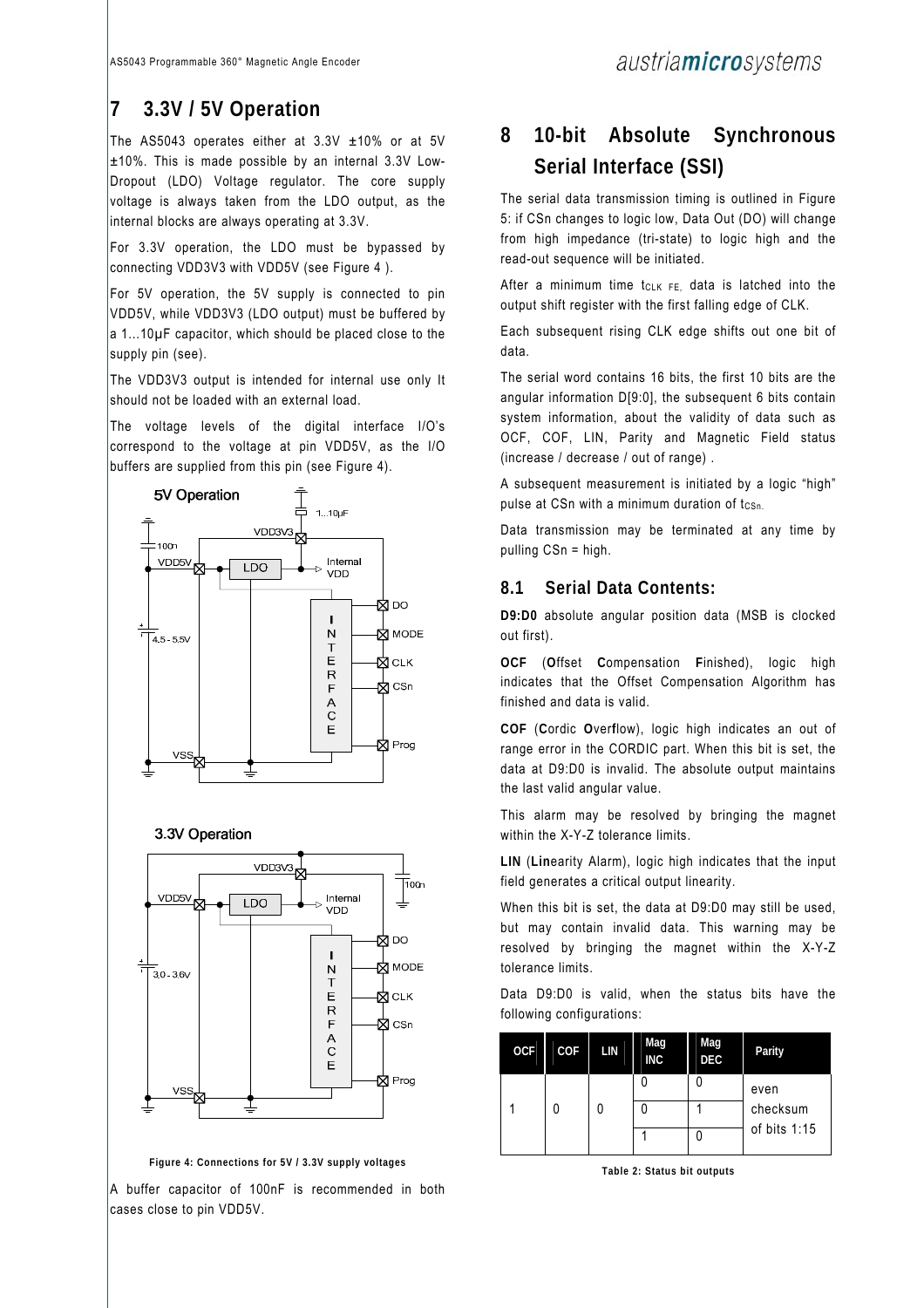#### AS5043 Programmable 360° Magnetic Angle Encoder

### austriamicrosystems

**MagInc**, (**Mag**nitude **Inc**rease) becomes HIGH, when the magnet is pushed towards the IC, thus the magnetic field strength is increasing.

**MagDec,** (**Mag**nitude **Dec**rease) becomes HIGH, when the magnet is pulled away from the IC, thus the magnetic field strength is decreasing.

Both signals HIGH indicate a magnetic field that is out of the allowed range (see Table 3).

Note: Pin 1 (MagRngn) is a combination of MagInc and MagDec. It is active low via an open drain output and requires an external pull-up resistor. If the magnetic field is in range, this output is turned off. (logic "high").

**Even Parity** bit for transmission error detection of bits 1…15 (D9…D0, OCF, COF, LIN, MagInc, MagDec)

The absolute angular output is always set to a resolution of 10 bit / 360°. Placing the magnet above the chip, angular values increase in clockwise direction by default.



**Figure 5: Synchronous serial interface with absolute angular position data** 

### **8.2 Z-Axis Range Indication (Push Button Feature, Red/Yellow/Green Indicator)**

The AS5043 provides several options of detecting movement and distance of the magnet in the vertical (Z-) direction. Signal indicators MagINC, MagDEC and LIN are available as status bits in the serial data stream, while MagRngn is an open-drain output that indicates an out-of range status (on in YELLOW or RED range). Additionally, the analog output provides a safety feature in the form that it will be turned off when the magnetic field is too strong or too weak (RED range). The serial data is always available, the red/yellow/green status is indicated by the status bits as shown below:

|                   | <b>SSI Status bits</b> |          |             | <b>Hardware Pins</b> |                                                                                                                                                                                                                                                                                       |  |  |  |
|-------------------|------------------------|----------|-------------|----------------------|---------------------------------------------------------------------------------------------------------------------------------------------------------------------------------------------------------------------------------------------------------------------------------------|--|--|--|
| Mag<br><b>INC</b> | Mag<br><b>DEC</b>      | LIN      | Mag<br>Rngn | Analog<br>output     | Description                                                                                                                                                                                                                                                                           |  |  |  |
| $\Omega$          | $\mathbf{0}$           | $\Omega$ | Off         | enabled              | No distance change<br>Magnetic Input Field OK (GREEN range, ~4575mT)                                                                                                                                                                                                                  |  |  |  |
| $\mathbf{0}$      |                        | 0        | Off         | enabled              | Distance increase, GREEN range; Pull-function. This state is dynamic and only active while the magnet is<br>moving away from the chip.                                                                                                                                                |  |  |  |
|                   | $\mathbf{0}$           | 0        | Off         | enabled              | Distance decrease, GREEN range; Push-function. This state is dynamic and only active while the magnet is<br>moving towards the chip.                                                                                                                                                  |  |  |  |
|                   |                        | 0        | On          | enabled              | YELLOW Range: Magnetic field is $\sim$ 2545mT or $\sim$ 75135mT. The AS5043 may still be operated in this<br>range, but with slightly reduced accuracy.                                                                                                                               |  |  |  |
|                   |                        |          | On          | disabled             | RED Range: Magnetic field is ~< 25mT or >~135mT. The analog output will be turned off in this range by<br>default. It can be enabled permanently by OTP programming (see 11.1.2).<br>It is still possible to use the absolute serial interface in the red range, but not recommended. |  |  |  |

**Table 3: Magnetic field strength indicators**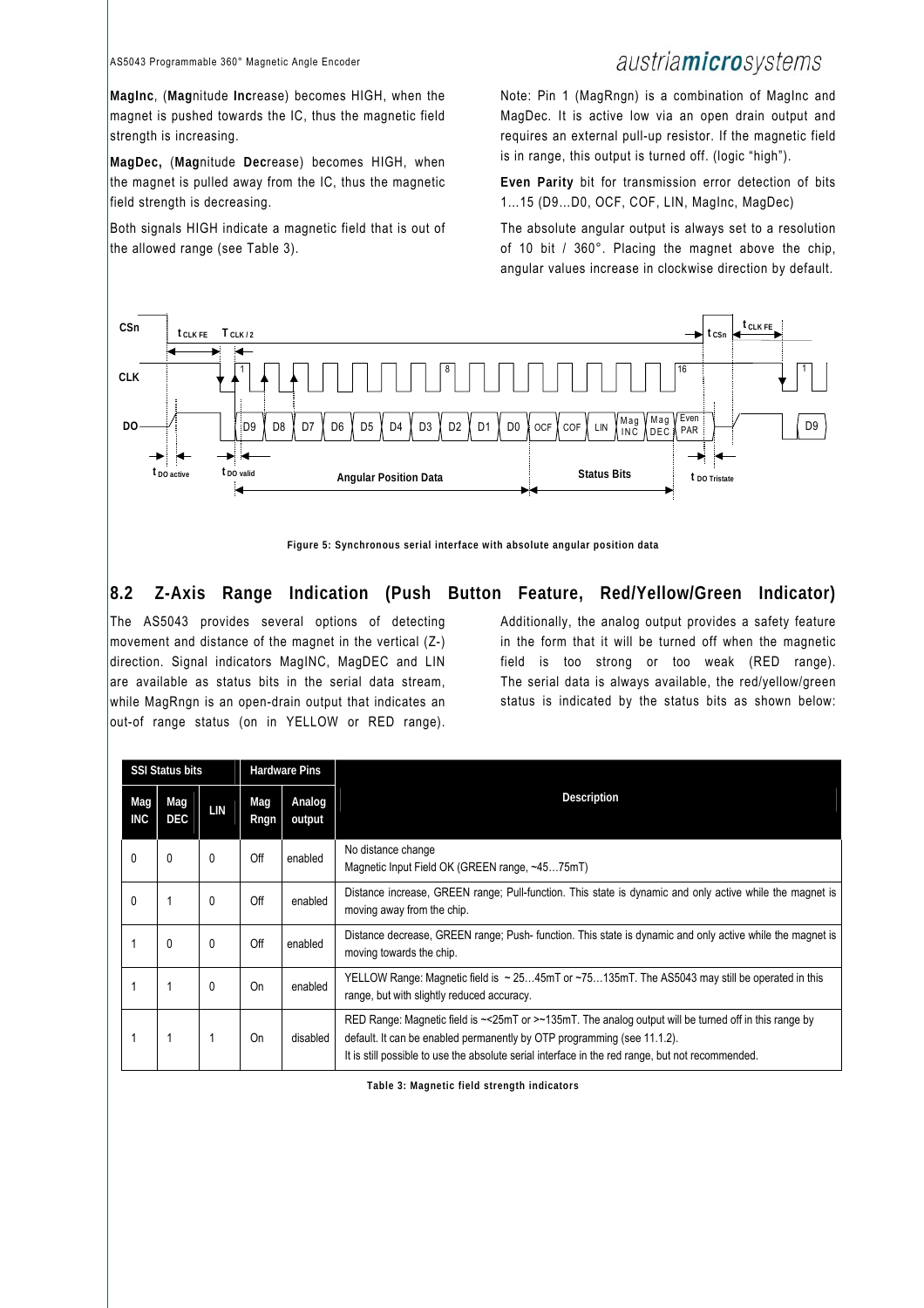## **9 Mode Input Pin**

The absolute angular position is sampled at a rate of 10.4kHz (t=96µs) in fast mode and at a rate of 2.6kHz  $(t=384\,\mu s)$  in slow mode.

These modes are selected by pin MODE (#2). The mode input pin activates or deactivates an internal filter, which is used to reduce the digital jitter and consequently the analog output noise.

Activating the filter by pulling Mode = LOW or leaving it open reduces the transition noise to <0.03° rms. At the same time, the sampling rate is reduced to 2.6kHz and the signal propagation delay is increased to 384µs. This mode is recommended for high precision, low speed and ≤360° applications.

Deactivating the filter by setting Mode = HIGH increases the sampling rate to 10.4kHz and reduces the signal propagation delay to 96µs. The transition noise will

increase to <0.06° rms. This mode is recommended for higher speed and full scale = 360° applications.

Switching the MODE pin affects the following parameters:

| Parameter                     | slow mode<br>(Pin MODE = $0$ or<br>open) | fast mode<br>$(Pin MODE = 1)$ |
|-------------------------------|------------------------------------------|-------------------------------|
| sampling rate                 | 2.61 kHz                                 | 10.42 kHz                     |
|                               | $(383\mu s)$                             | $(95.9 \mu s)$                |
| transition noise<br>(1 sigma) | $< 0.03$ ° rms                           | $< 0.06$ ° rms                |
| propagation<br>delay          | $384\,\mu s$                             | $96\mu s$                     |
| Startup time                  | 20ms                                     | 80 <sub>ms</sub>              |

**Table 4: Mode pin settings** 

Pin MODE should be set at power-up. A mode change during operation is not recommended.

### **10 Daisy Chain Mode**

The Daisy Chain Mode allows connection of several AS5043's in series, while still keeping just one digital input for data transfer (See "Data IN" in Figure 6 ). This mode is accomplished by connecting the data output (DO; pin 9) to the data input (PROG; pin 8) of the subsequent device. The serial data of all connected devices is read from the DO pin of the first device in the chain. The length of the serial bit stream increases with every connected device, it is



**Figure 6: Daisy Chain hardware configuration** 

 $n * (16+1)$  bits:

e.g. 34 bit for two devices, 51 bit for three devices, etc…

The last data bit of the first device (Parity) is followed by a dummy bit and the first data bit of the second



**Figure 7: Daisy Chain data transfer timing diagram** 

### device (D9), etc… (see Figure 7)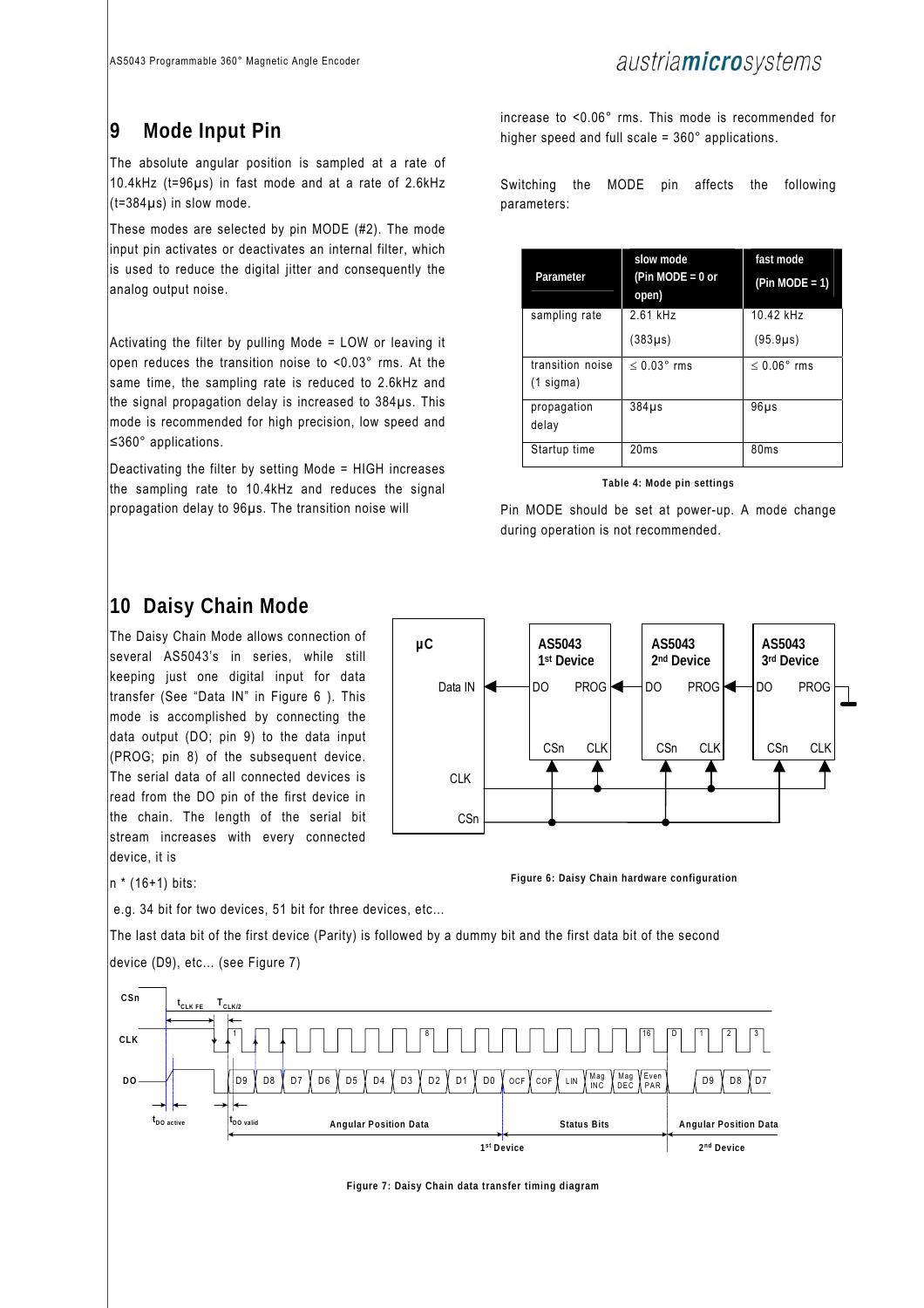## **11 Analog Output**

The analog output Vout provides an analog voltage that is proportional to the angle of the rotating magnet and ratiometric to the supply voltage VDD5V (max.5.5V). It can source or sink currents up to  $\pm 1$ mA in normal operation (up to 66mA short circuit current).

The analog output block consists of a digital angular range selector, a 10-bit Digital-to-Analog converter and an OPAMP buffer stage (see Figure 14).

The digital range selector allows a preselection of the angular range for 360°,180°,90° or 45° (see Table 5). Fine-tuning of the angular range can be accomplished by adjusting the gain of the OPAMP buffer stage.

The reference voltage for the Digital-to-Analog converter (DAC) can be taken internally from VDD5V / 2. In this mode, the output voltage is ratiometric to the supply voltage.

Alternatively, an external DAC reference can be applied at pin DACref (#9). In this mode, the analog output is ratiometric to the external reference voltage.

An on-chip diagnostic feature turns the analog output off in case of an error (broken supply or magnetic field out of range; see Table 3).

The DAC output can be accessed directly at pin #10 DACout.

The addition of an OPAMP to the DAC output allows a variety of user configurable options, such as variable output voltage ranges and variable output voltage versus angle response. By adding an external transistor, the analog voltage output can be buffered to allow output currents up to hundred milliamperes or more.

Furthermore, the OPAMP can be configured as constant current source.

As an OTP option, the DAC can be configured to 2 different output ranges:

a) 0......100% V<sub>DACref</sub>. The reference point may be either taken from VDD5V/2 or from the external DACref input. The 0…100% range allows easy replacement of potentiometers. Due to the nature of rail-to-rail outputs, the linearity will degrade at output voltages that are close to the supply rails.

b) 10.....90% V<sub>DACref</sub>. This range allows better linearity, as the OPAMP is not driven to the rails. Furthermore, this mode allows failure detection, when the analog output voltage is outside of the normal operating range of 10…90%VDD, as in the case of broken supply or when the magnetic field is out of range and the analog output is turned off.

### **11.1 Analog output voltage modes**

The Analog output voltage modes are programmable by OTP. Depending on the application, the analog output can be selected as rail-to-rail output or as clamped output with 10%-90% VDD5V.

The output is ratiometric to the supply voltage (VDD5V), which can range from 3.0V to 5.5V. If the DAC reference is switched to an external reference (pin DACref), the output is ratiometric to the external reference.

#### **11.1.1 Full Scale Mode**

This output mode provides a ratiometric DAC output of (0% to 100%)x Vref \*), amplified by the OPAMP stage (default = internal 2x gain, see Figure 14)



Note: For simplification, Figure 8 describes a linear output voltage from rail to rail (0V to VDD). In practice, this is not feasible due to saturation effects of the OPAMP output driver transistors. The actual curve will be rounded towards the supply rails (as indicated in Figure 8).

**Figure 8: Analog output, full scale mode (shown for 360°mode)**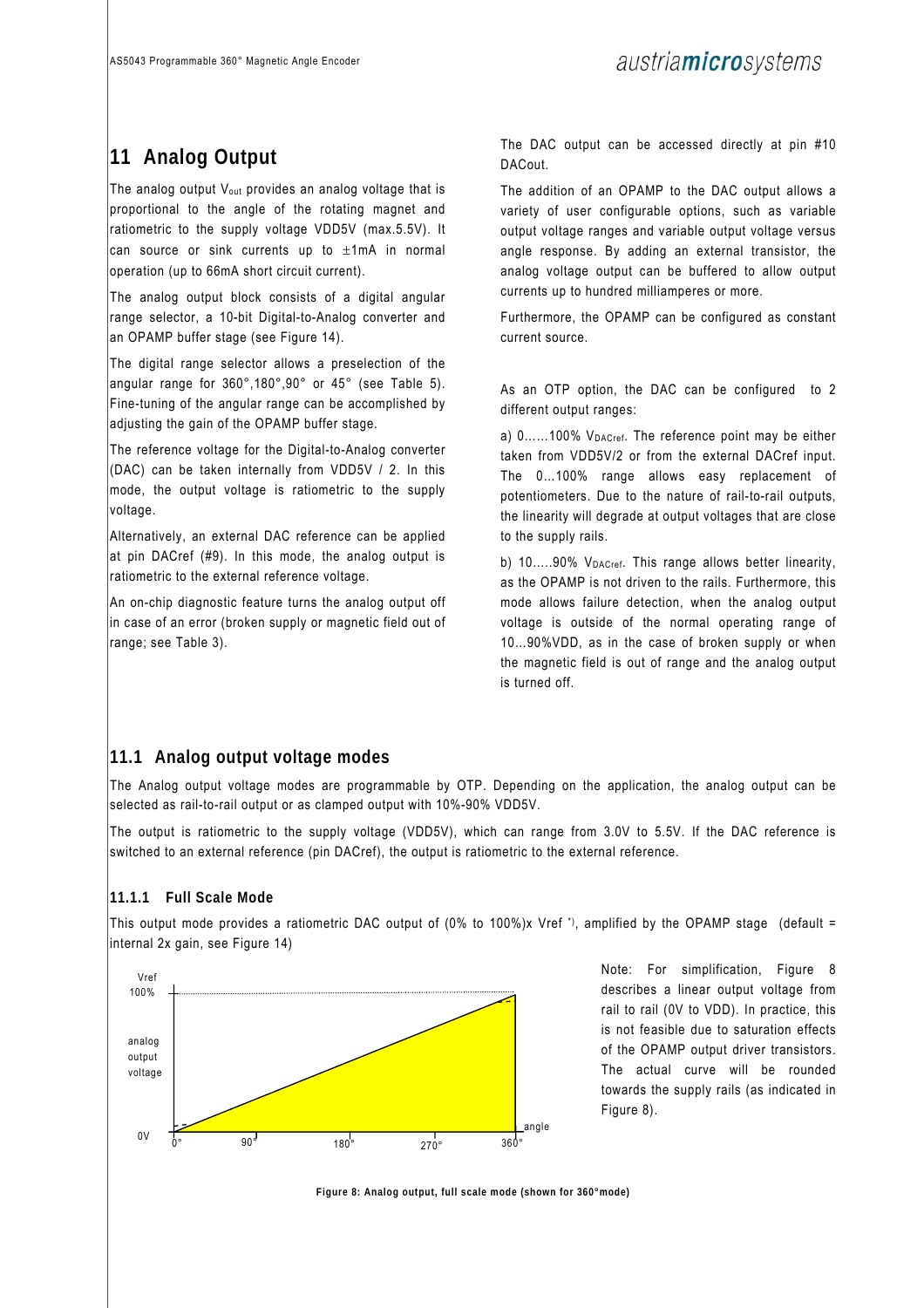*Note: Figure 8 and are shown for 360° operation. See Table 5 (page 12) for further angular range programming options.* 

#### **11.1.2 Diagnostic Output Mode**



In Diagnostic Output Mode (see Figure 9) the analog output of the internal DAC ranges from 10% - 90% Vref\*). In an error case, either when the supply is interrupted or when the magnetic field is in the "red" range, (see Table 3) the output is switched to 0V and thus indicates the error condition.

**Figure 9: Diagnostic Output Mode** 

It is possible to enable the analog output permanently (it will not be switched off even if the magnetic field is out of range). To enable this feature an OTP bit in the factory setting must be set. The corresponding bit is FS6. See application note AS5040-20 (Extended features of OTP programming) for further details. The application note is available for download at the austriamicrosystems website.

The analog and digital outputs will have the following conditions:

| <b>Status</b>                               | DAC output voltage              | SSI digital output                                                                  |
|---------------------------------------------|---------------------------------|-------------------------------------------------------------------------------------|
| normal operation                            | $10\%$ - 90% Vref <sup>*)</sup> | #0 - #1023 (0°-360°),                                                               |
|                                             |                                 | $MaqRnqn = 1$                                                                       |
| magnetic field out of range                 | $< 10\%$ Vref <sup>*</sup> ).   | #0 - #1023 (0°-360°)                                                                |
|                                             | DAC output is<br>switched to 0V | out of range is signaled in status bits:<br>Maginc=MagDec=LIN=1, MagRngn= 0         |
| broken positive power supply                | $< 10\%$ VDD <sup>**)</sup>     |                                                                                     |
| (Vout pull down resistor at receiving side) |                                 |                                                                                     |
| broken power supply ground                  | $< 10\%$ VDD <sup>**)</sup>     |                                                                                     |
| (Vout pull down resistor at receiving side) |                                 | with pull down resistor at DO (receiving<br>side), all bits read by the SSI will be |
| broken positive power supply                | $> 90\%$ VDD <sup>**)</sup>     | "0"-s, indicating a non-valid output                                                |
| (Vout pull up resistor at receiving side)   |                                 |                                                                                     |
| broken power supply ground                  | > 90% VDD**)                    |                                                                                     |
| (Vout pull up resistor at receiving side)   |                                 |                                                                                     |

\*) Vref = internal: ½ \* VDD5V (pin #16) or external: VDACref (pin#9), depending on Ref\_extEN bit in OTP (0=int., 1=ext.) \*\*) VDD = positive supply voltage at receiving side  $(3.0 - 5.5V)$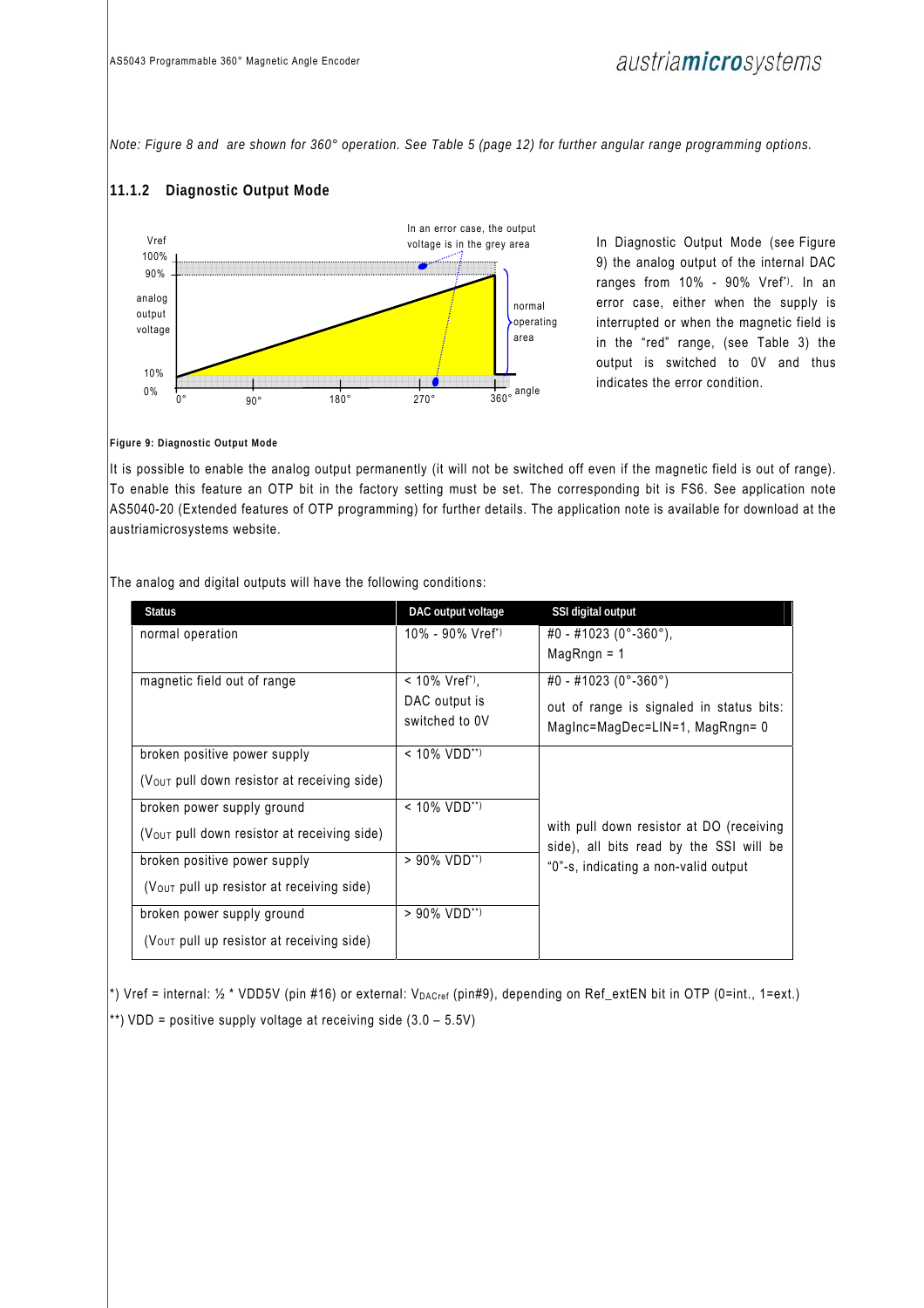## austria**micro**systems

### **12 Programming the AS5043**

After power-on, programming the AS5043 is enabled with the rising edge of CSn and Prog = logic high. 16 bit configuration data must be serially shifted into the OTP register via the Prog-pin. The first "CCW" bit is followed by the zero position data (MSB first) and the Analog Output Mode setting as shown in Table 5. Data must be valid at the rising edge of CLK (see Figure 10). Following this sequence, the voltage at pin Prog must be raised to the programming voltage VPROG (see Figure 11). 16 CLK pulses ( $t_{\text{PROG}}$ ) must be applied to program the fuses. To exit the programming mode, the chip must be reset by a power-on-reset. The programmed data is available after the next power-up.

Note: During the programming process, the transitions in the programming current may cause high voltage spikes generated by the inductance of the connection cable. To avoid these spikes and possible damage to the IC, the connection wires, especially the signals PROG and VSS must be kept as short as possible. The maximum wire length between the  $V_{PROG}$  switching transistor and pin PROG (Figure 12) should not exceed 50mm (2 inches).

To suppress eventual voltage spikes, a 10nF ceramic capacitor should be connected close to pins PROG and VSS. This capacitor is only required for programming, it

is not required for normal operation. The clock timing tclk must be selected at a proper rate to ensure that the signal PROG is stable at the rising edge of CLK (see Figure 10). Additionally, the programming supply voltage should be buffered with a 10µF capacitor mounted close to the switching transistor. This capacitor aids in providing peak currents during programming. The specified programming voltage at pin PROG is 7.3 – 7.5V (see section 19.7). To compensate for the voltage drop across the V<sub>PROG</sub> switching transistor, the applied programming voltage may be set slightly higher (7.5 - 8.0V, see Figure 12).

#### **OTP Register Contents:**

**CCW** Counter Clockwise Bit

 ccw=0 – angular value increases with clockwise rotation ccw=1 – angular value increases with counterclockwise rotation

**Z [9:0]:** Programmable Zero / Index Position

**FB\_intEN:** OPAMP gain setting: 0=external, 1=internal

**RefExtEN:** DAC reference: 0=internal, 1=external

**ClampMd EN:** Analog output span: 0=0-100%, 1=10-90%\*VDD

#### **Output Range (OR0, OR1):**

|       | Analog Output Range Selection |                    |
|-------|-------------------------------|--------------------|
| 11:01 | $00 = 360^{\circ}$            | $01 = 180^{\circ}$ |
|       | $10 = 90^{\circ}$             | $11 = 45^{\circ}$  |





**Figure 11: Complete OTP programming sequence**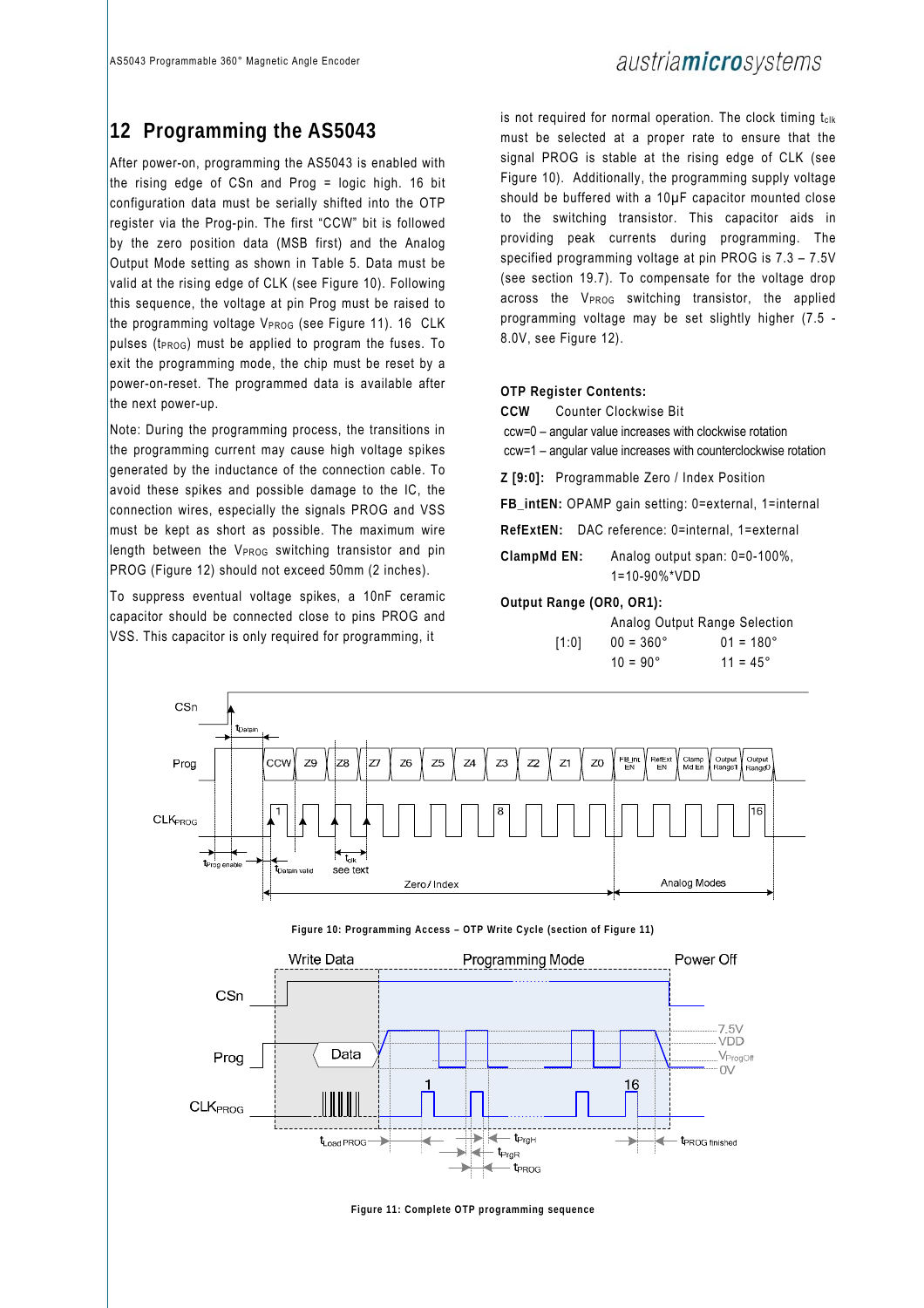

**Figure 12: OTP programming hardware connection of AS5043 (shown with AS5043 demoboard)** 

### **12.1 Zero Position Programming**

The AS5043 allows easy assembly of the system, as the actual angle of the magnet does not need to be considered. By OTP programming, any position can be assigned as the new permanent zero position with an accuracy of 0.35° (all modes).

Using the same procedure, the AS5043 can be calibrated to assign a given output voltage to a given angle. With this approach, all offset errors (DAC + OPAMP) are also compensated for the calibrated position.

Essentially, for a given mechanical position, the angular measurement system is electrically rotated (by changing the Zero Position value in the OTP register), until the output matches the desired mechanical position.

The example in Figure 13 below shows a configuration for 5V supply voltage and 10%-90% output voltage range. It adjusted by Zero Position Programming to provide an analog output voltage of 2.0 Volts at an angle of 180°. The slope of the curve may be further adjusted by changing the gain of the OPAMP output stage and by selecting the desired angular range (360°/180°/90°/45°).



**Figure 13: Zero position programming (shown for 360° mode)**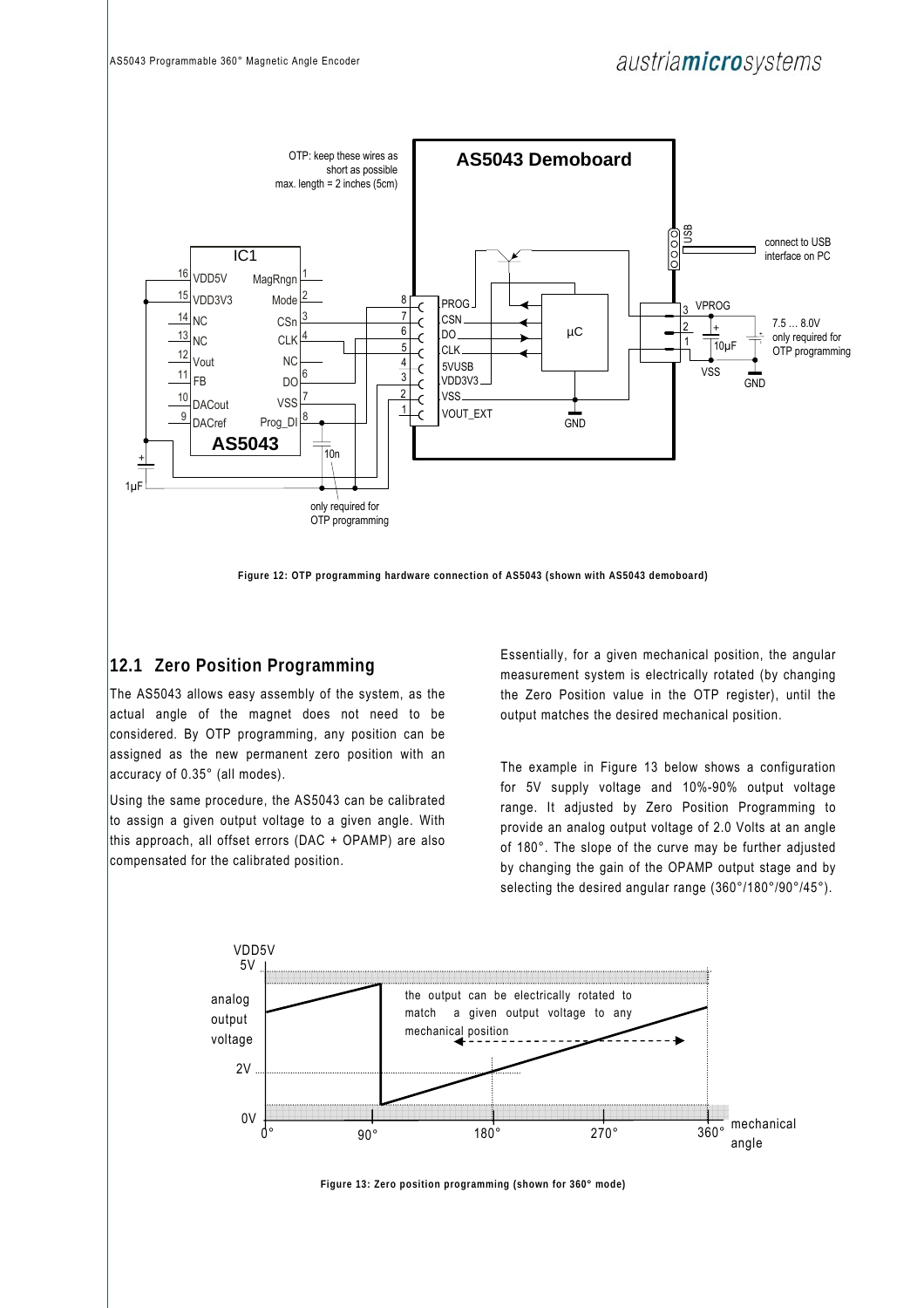### **12.2 Analog Mode Programming**

The analog output can be configured in many ways:

It consists of three major building blocks,

a digital range preselector,

a 10-bit Digital-to-Analog-Converter (DAC)

and an OP-AMP buffer stage.

In the default configuration (all OTP bits = 0), the analog output is set for  $360^\circ$  operation, internal DAC reference (VDD5V/2), external OPAMP gain, 0-100% ratiometric to VDD5V.

Shown below is a typical example for a 0°-360° range, 0-5V output. The complete application requires only one external component, a buffer capacitor at VDD3V3 and has only 3 connections VDD, VSS and Vout (connectors 1-3).

*Note: the default setting for the OPAMP feedback path is:FB\_intEn=0=external. The external resistors Rf and Rg must be installed. In the programmed state (FB\_intEn=1=internal), these resistors do not need to be installed as the feedback path is internal (Rf\_int and Rg\_int).*



**Figure 14: analog output block diagram**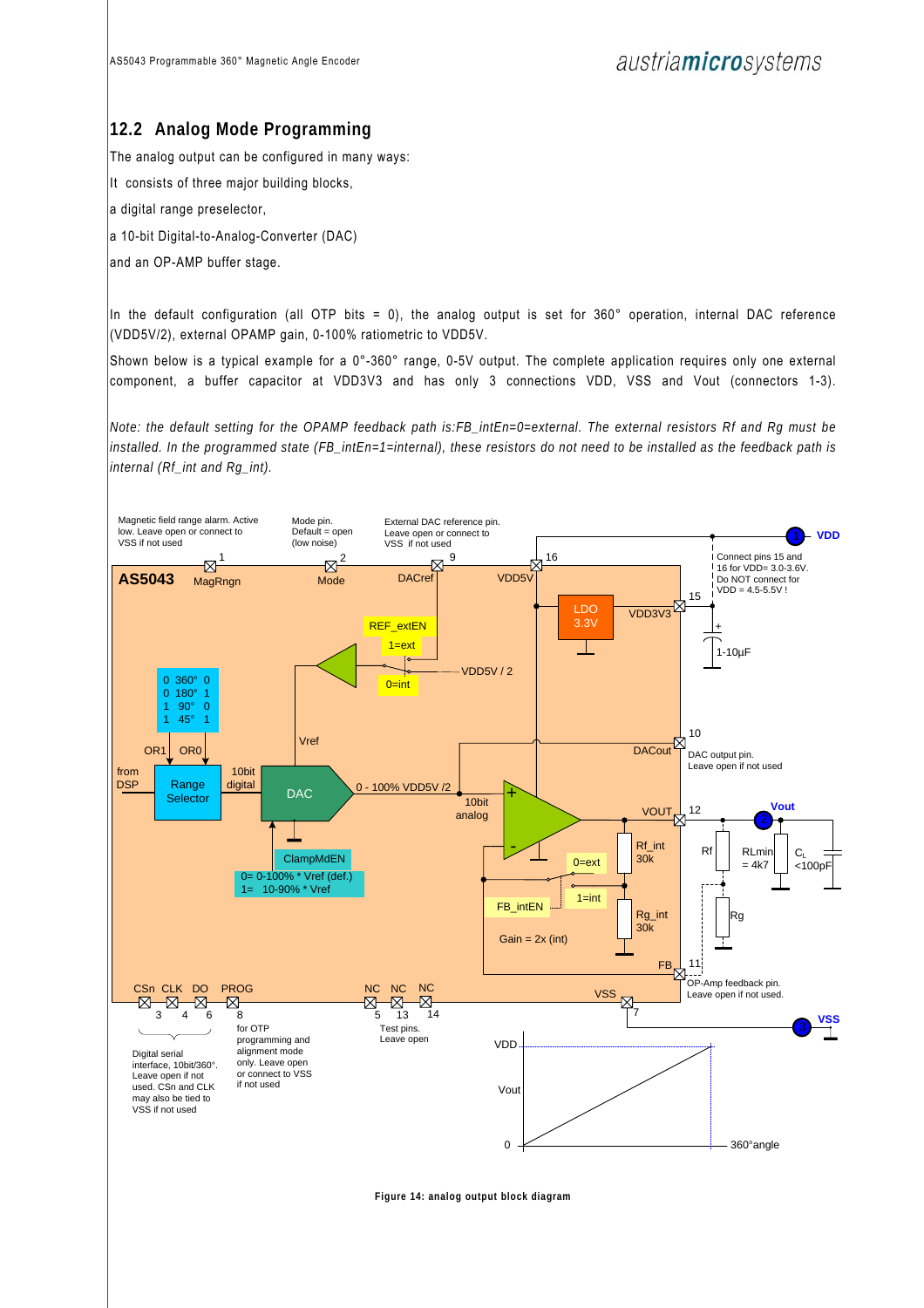#### **12.2.1 Angular range Selector :**

The Angular Range selector allows a digital pre-selection of the angular range. The AS5043 can be configured for a full scale angular range of 45°,90°,180° or 360°. In addition, the Output voltage versus angle response can be fine-tuned by setting the gain of the OP-AMP with external resistors and the maximum output voltage can be set in the DAC.

The combination of these options allows to configure the operation range of the AS5043 for all angles up to 360° and output voltages up to 5.5V

The response curve for the analog output is linear for the selected range (45°/90°/180°/360°). In addition, the slope is mirrored at 180° for 45°- and 90°- modes and has a step response at 270° for the 180°-mode. This allows the AS5043 to be used in a variety of applications. In these three modes, the output remains at  $V_{\text{out,max}}$  and Vout,min to avoid a sudden output change when the mechanical angle is rotated beyond the selected analog range. In 360°-mode, a jitter between V<sub>out, max</sub> and V<sub>out, min</sub> at the 360° point is also prevented due to a hysteresis.



*\*) Note: the resolution on the digital SSI interface is always 10bit (0.35°/step) over 360°, independent on analog mode* 

**Table 5: Digital Range Selector programming options**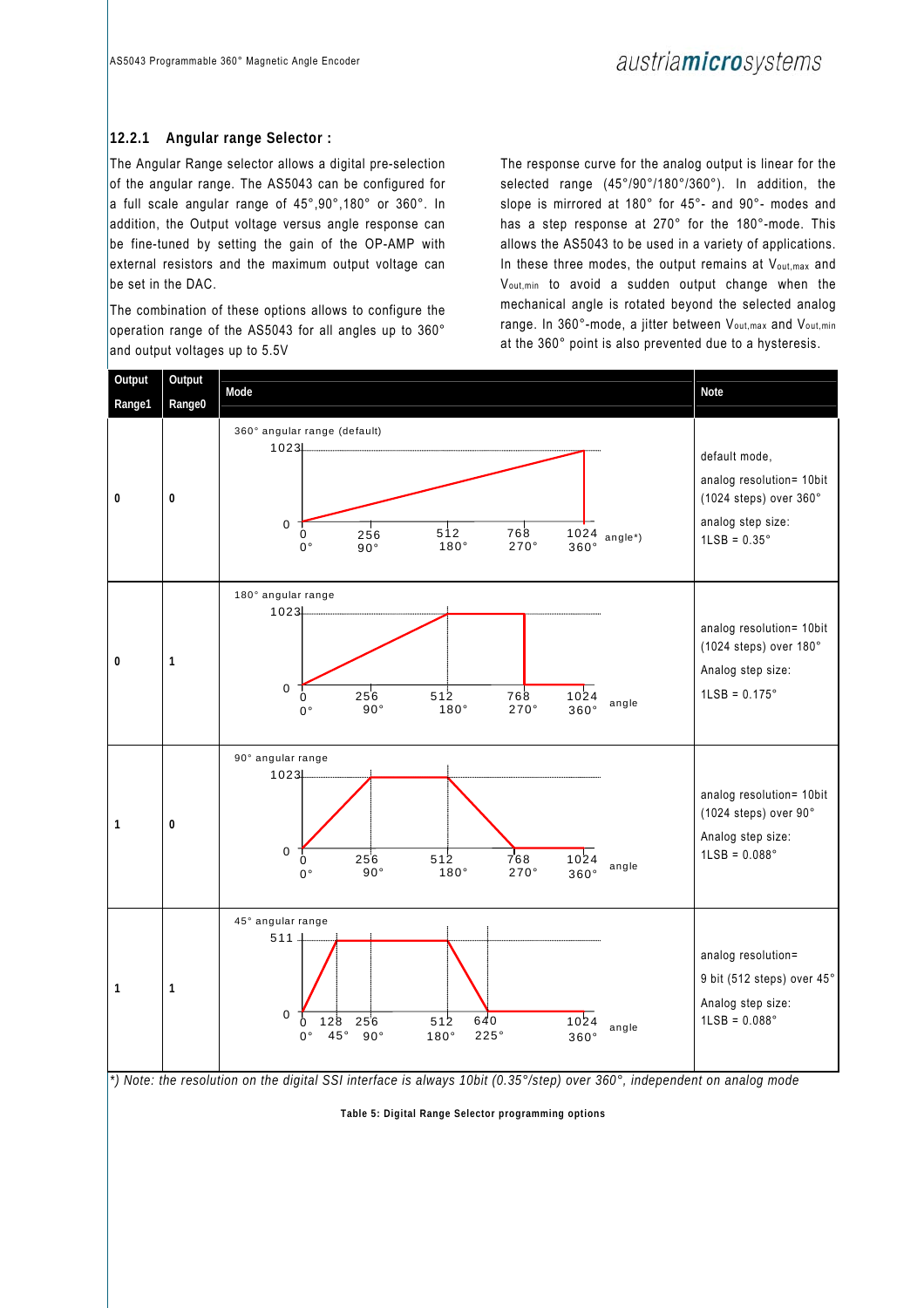### **12.3 Digital-to-Analog Converter (DAC)**

The DAC has a resolution of 10bit (1024 steps) and can be configured for the following options

#### **Internal or external reference**

The default DAC reference is the voltage at pin #16 (VDD5V) divided by 2 (see Figure 14). Using this reference, a system that has an output voltage ratiometric to the supply voltage can be built.

Optionally, an external reference source, applied at pin#9 (DACref) can be used. This programming option is useful for applications requiring a precise output voltage that is independent of supply fluctuations, for current sink outputs or for applications with a dynamic reference, e.g. attenuation of audio signals.

#### **0-100% or 10-90% full scale range**

The reference voltage for the DAC is buffered internally. The recommended range for the external reference voltage is 0.2V to (VDD3V3 -0.2)V.

The DAC output voltage will be switched to 0V, when the magnetic field is out of range, when the MagInc and MagDec indicators are both =1 and the MagRngn-pin (#1) will go low.

The default full scale output voltage range is 0- 100%\*VDD5V. Due to limitations in the output stage of an OP-Amp buffer, it cannot drive the output voltage from 0-100% rail-to-rail. Without load, the minimum output voltage at 0° will be a few millivolts higher than 0V and the maximum output voltage will be slightly lower than VDD5V . With increasing load, the voltage drops will increase accordingly.

As a programming option, an output range of 10- 90%\*VDD5V can be selected. In this mode, there is no saturation at the upper and lower output voltage limits like in the 0-100% mode and it allows failure detection as the output voltage will be outside the 10-90% limits, when the magnetic field is in the "red" range ( $V_{\text{out}}=0$ V, see Table 3) or when the supply to the chip is interrupted (Vout=0V or VDD5V).

The unbuffered output of the DAC is accessible at pin #10 (DACout). This output must not be loaded.

### **12.4 OP-AMP stage**

The DAC output is buffered by a non-inverting Op-Amp stage. The amplifier is supplied by VDD5V (pin #16) and can hence provide output voltages up to 5V.

By allowing access to the inverting input of the Op-Amp and with the addition of a few discrete components it can be configured in many ways, like high current buffer, current sink output, adjustable angle range, etc...

Per default, the gain of the Op-Amp must be set by two external resistors (see Figure 14). Optionally, the fixed internal gain setting (2x) may be programmed by OTP, eliminating the need for external resistors.

#### **12.4.1 Output Noise**

The Noise level at the analog output depends on two states of the digital angular output:

- a) the digital angular output value is stable In this case, the output noise is the figure given as Vnoise in paragraph 19.3.6. Note that the noise level is given for the default gain of 2x For other gains, it must be scaled accordingly.
- b) the digital output is at the edge of a step In this case, the digital output may jitter between two adjacent values. The rate of jitter is specified as transition noise (parameter TN in paragraph 19.5). The resulting output noise is calculated by:

$$
V_{noise, Vout} = \frac{TN * VDD5V}{360} + V_{noise, OPAMP}
$$

*where:* 

| Vnoise, Vout  | = noise level at pin Vout in Vrms                |
|---------------|--------------------------------------------------|
| ΤN            | $=$ transition noise (see 19.5 in $\degree$ rms) |
| VDD5V         | = Supply voltage VDD5V in V                      |
| Vnoise, OPAMP | $=$ noise level of OPAMP                         |
|               | (paragraph 19.3.6) in Vrms                       |

### **12.5 Application Examples**

See Application Note AN5043-10 for AS5043 Application Examples.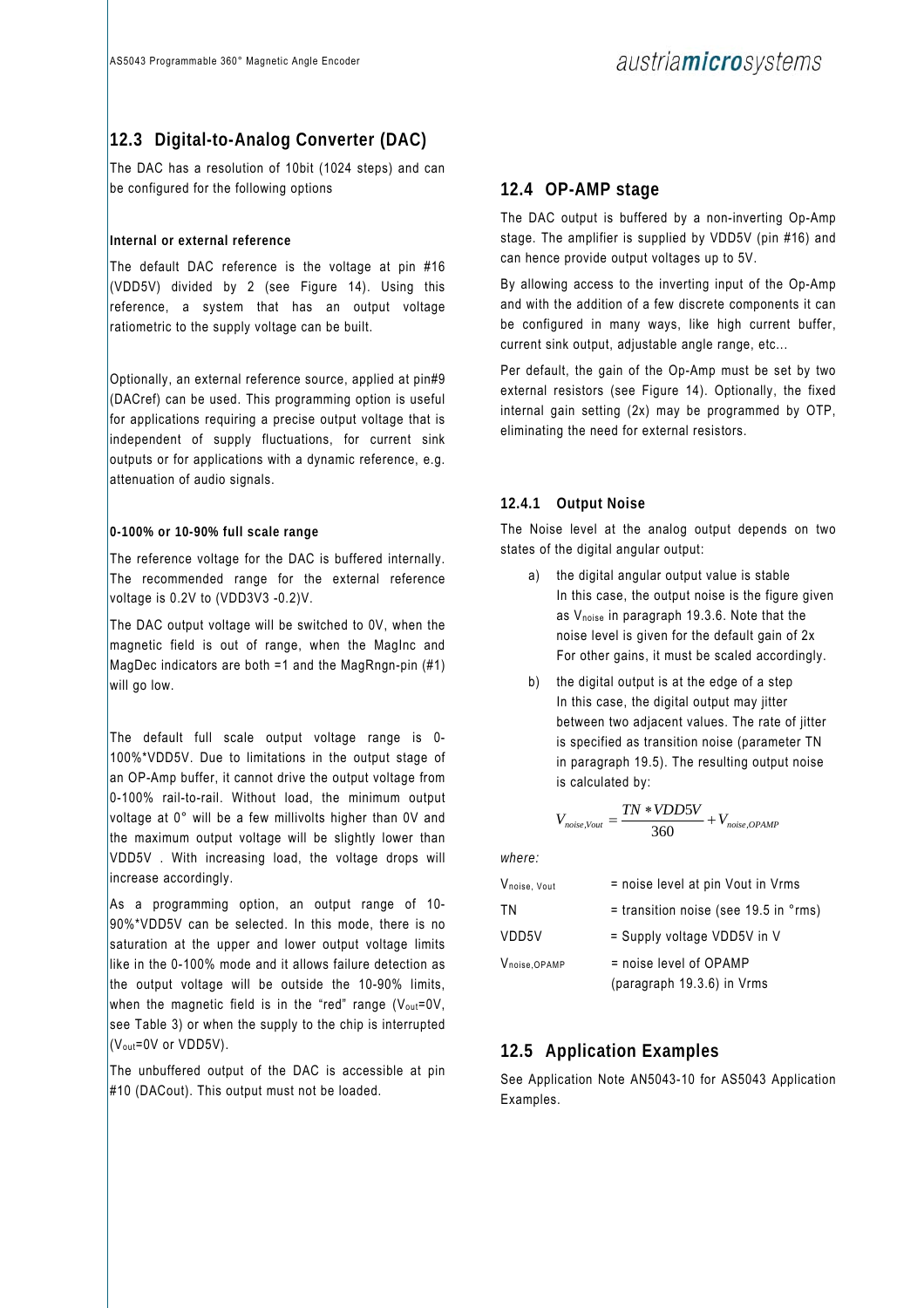## **13 Analog Readback Mode**

Non-volatile programming (OTP) uses on-chip zener diodes, which become permanently low resistive when subjected to a specified reverse current.

The quality of the programming process depends on the amount of current that is applied during the programming process (up to 130mA). This current must be provided by an external voltage source. If this voltage source cannot provide adequate power, the zener diodes may not be programmed properly.

In order to verify the quality of the programmed bits, an analog level can be read for each zener diode, giving an indication whether this particular bit was properly programmed or not.

To put the AS5043 in Analog Readback Mode, a digital sequence must be applied to pins CSn, PROG and CLK as shown in Figure 15. The digital level for this pin depends on the supply configuration (3.3V or 5V; see section 7, page 4).

The second rising edge on CSn (OutpEN) changes pin PROG to a digital output and the log. high signal at pin PROG must be removed to avoid collision of outputs (grey area in Figure 15).

The following falling slope of CSn changes pin PROG to an analog output, providing a reference voltage Vref, that must be saved as a reference for the calculation of the subsequent programmed and unprogrammed OTP bits.

Following this step, each rising slope of CLK outputs one bit of data in the reverse order as during programming. (see Figure 15: Output Range OR0 and -1 , ClampMdEn, RefExtEn, FB\_IntEn, Z0…Z9, ccw)

During analog readback, the capacitor at pin PROG (see Figure 12) should be removed to allow a fast readout rate.

The measured analog voltage for each bit must be subtracted from the previously measured  $V_{ref}$ , and the resulting value gives an indication on the quality of the programmed bit: a reading of <100mV indicates a properly programmed bit and a reading of >1V indicates a properly unprogrammed bit.

A reading between 100mV and 1V indicates a faulty bit, which may result in an undefined digital value, when the OTP is read at power-up.

Following the 16th clock (after reading bit "ccw"), the chip must be reset by disconnecting the power supply.



**Figure 15:Analog OTP Register Read**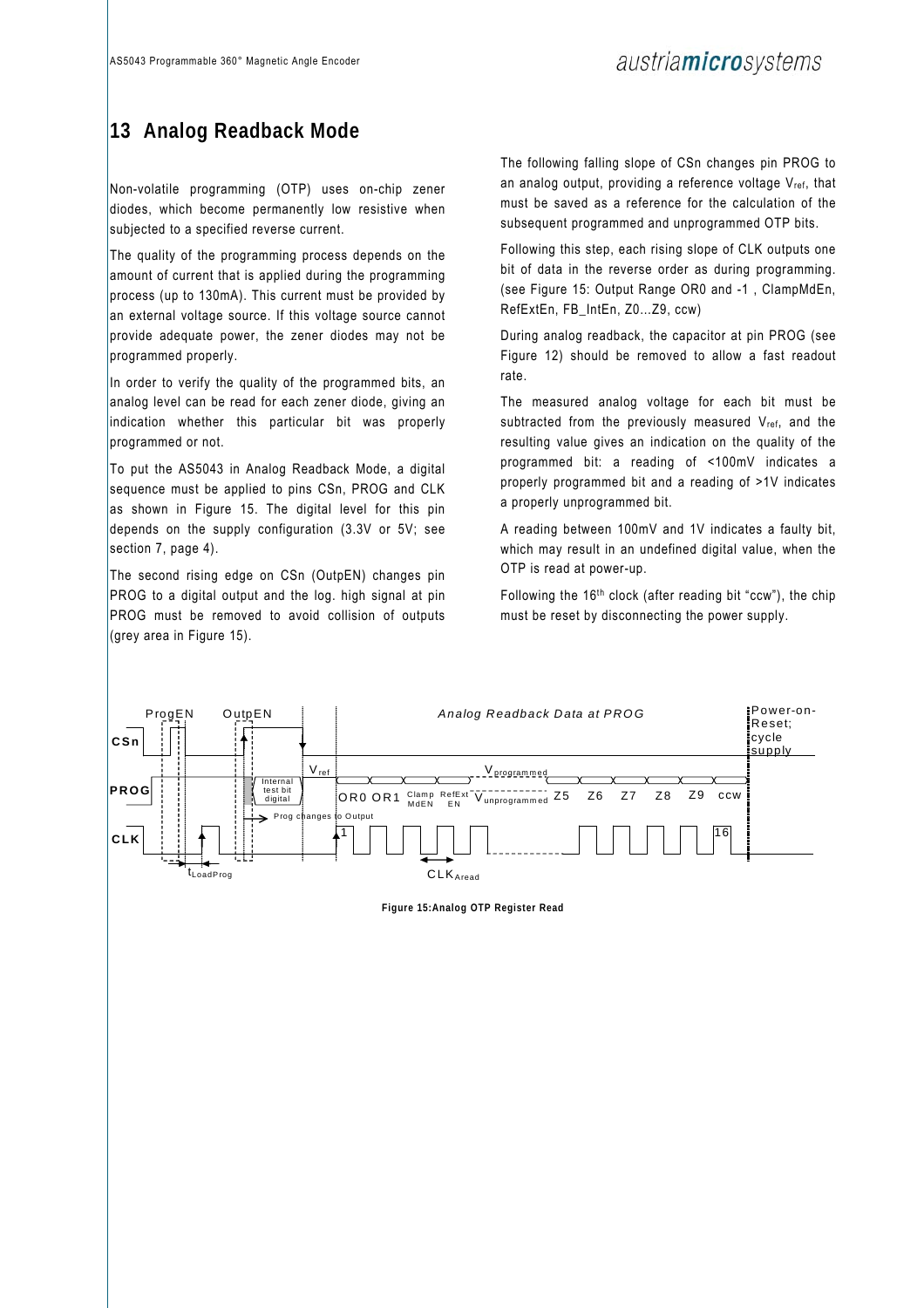## **14 Alignment Mode**

The alignment mode simplifies centering the magnet over the chip to gain maximum accuracy and XY-alignment tolerance.

This electrical centering method allows a wider XYalignment tolerance (0.485mm radius) than mechanical centering (0.25mm radius) as it eliminates the placement tolerance of the die within the IC package (+/- 0.235mm).

Alignment mode can be enabled with the falling edge of CSn while PROG = logic high (Figure 16). The Data bits D9-D0 of the SSI change to a 10-bit displacement amplitude output. A high value indicates large X or Y displacement, but also higher absolute magnetic field strength. The magnet is properly aligned, when the difference between highest and lowest value over one full turn is at a minimum.

Under normal conditions, a properly aligned magnet will result in a reading of less than 32 over a full turn.

Stronger magnets or short gaps between magnet and IC may show values larger than 32. These magnets are still properly aligned as long as the difference between highest and lowest value over one full turn is at a minimum.

The MagInc and MagDec indicators will be = 1 when the alignment mode reading is  $\leq$  32. At the same time, hardware pin MagRngn (#1) will be pulled to VSS.

The Alignment mode can be reset to normal operation mode by a power-on-reset (cycle power supply) or by a falling edge of CSn with PROG=low (see Figure 17).



### **15 Choosing the proper Magnet**

Typically the magnet should be 6mm in diameter and 3mm in height. Magnetic materials such as rare earth AlNiCo, SmCo5 or NdFeB are recommended.

The magnet's field strength perpendicular to the die surface should be verified using a gauss-meter. The magnetic field Bv at a given distance, along a concentric circle with a radius of 1.1mm (R1), should be in the range of ±45mT…±75mT. (see Figure 18).



**Figure 18: Typical magnet and magnetic field distribution**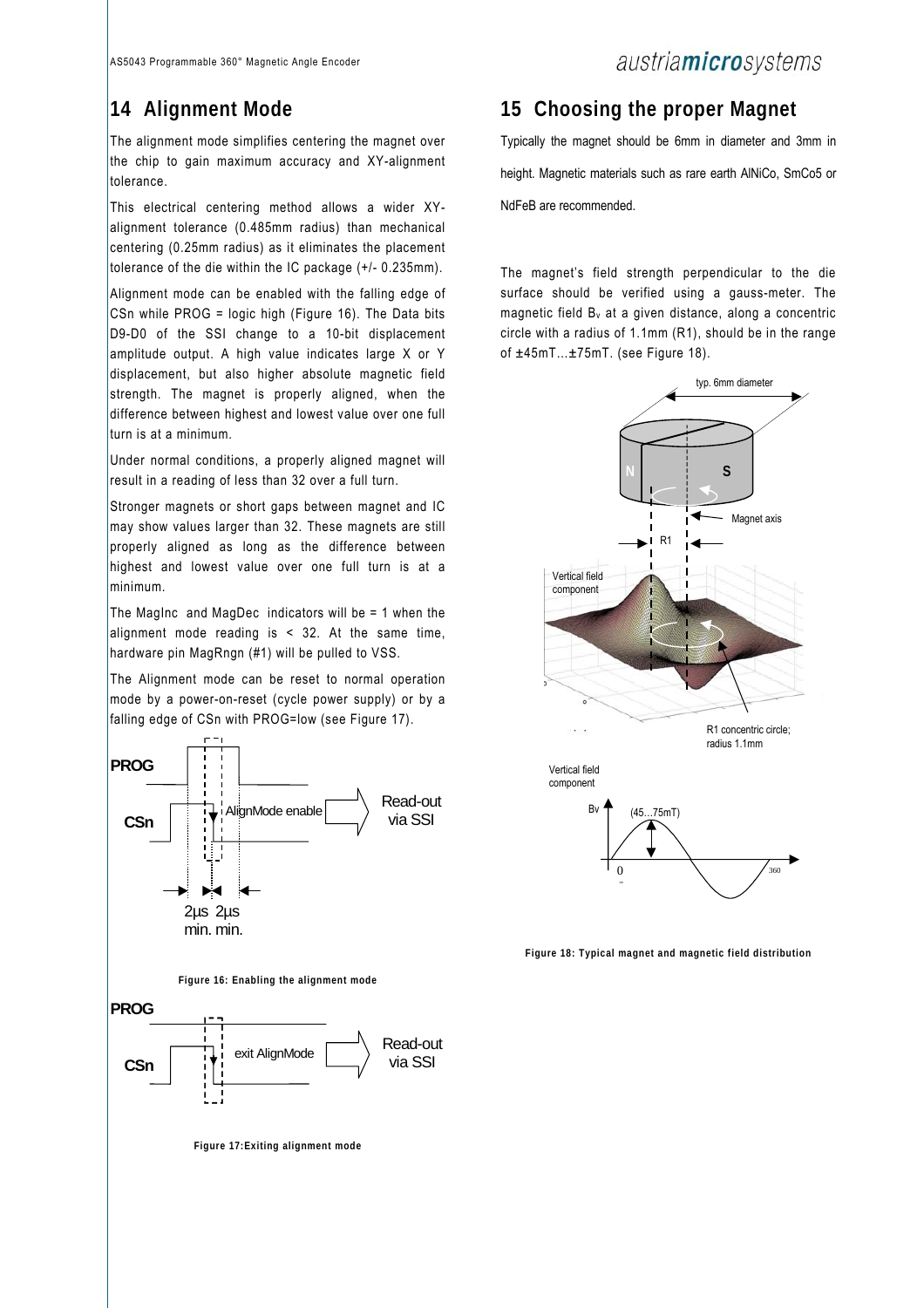### **15.1 Physical Placement of the Magnet**

The best linearity can be achieved by placing the center of the magnet exactly over the defined center of the IC package as shown in Figure 19:



**Figure 19: Defined IC center and magnet displacement radius** 

#### **15.1.1 Magnet Placement:**

The magnet's center axis should be aligned within a displacement radius  $R_d$  of 0.25mm from the defined center of the IC with reference to the edge of pin #1 (see Figure 19). This radius includes the placement tolerance of the chip within the SSOP-16 package (+/- 0.235mm).

The displacement radius  $R_d$  is 0.485mm with reference to the center of the chip (see section 14: Alignment Mode).

The vertical distance should be chosen such that the magnetic field on the die surface is within the specified limits (see Figure 18). The typical distance "z" between the magnet and the package surface is 0.5mm to 1.8mm with the recommended magnet (6mm x 3mm). Larger gaps are possible, as long as the required magnetic field strength stays within the defined limits.

A magnetic field outside the specified range may still produce usable results, but the out-of-range condition will be indicated by MagRngn (pin 1), which will be pulled low. At this condition, the angular data is still available over the digital serial interface (SSI), but the analog output will be turned off.



**Figure 20: Vertical placement of the magnet** 

### **16 Simulation Modelling**



**Figure 21: Arrangement of Hall sensor array on chip (principle)** 

With reference to Figure 21, a diametrically magnetized permanent magnet is placed above or below the surface of the AS5043. The chip uses an array of Hall sensors to sample the vertical vector of a magnetic field distributed across the device package surface. The area of magnetic sensitivity is a circular locus of 1.1mm radius with respect to the center of the die. The Hall sensors in the area of magnetic sensitivity are grouped and configured such that orthogonally related components of the magnetic fields are sampled differentially.

 The differential signal Y1-Y2 will give a sine vector of the magnetic field. The differential signal X1-X2 will give an orthogonally related cosine vector of the magnetic field.

The angular displacement (Θ) of the magnetic source with reference to the Hall sensor array may then be modelled by:

$$
\Theta = \arctan\frac{(Y1 - Y2)}{(X1 - X2)} \pm 0.5^{\circ}
$$

The ±0.5° angular error assumes a magnet optimally aligned over the center of the die and is a result of gain mismatch errors of the AS5043. Placement tolerances of the die within the package are  $\pm 0.235$ mm in X and Y direction, using a reference point of the edge of pin #1 (Figure 21)

In order to neglect the influence of external disturbing magnetic fields, a robust differential sampling and ratiometric calculation algorithm has been implemented.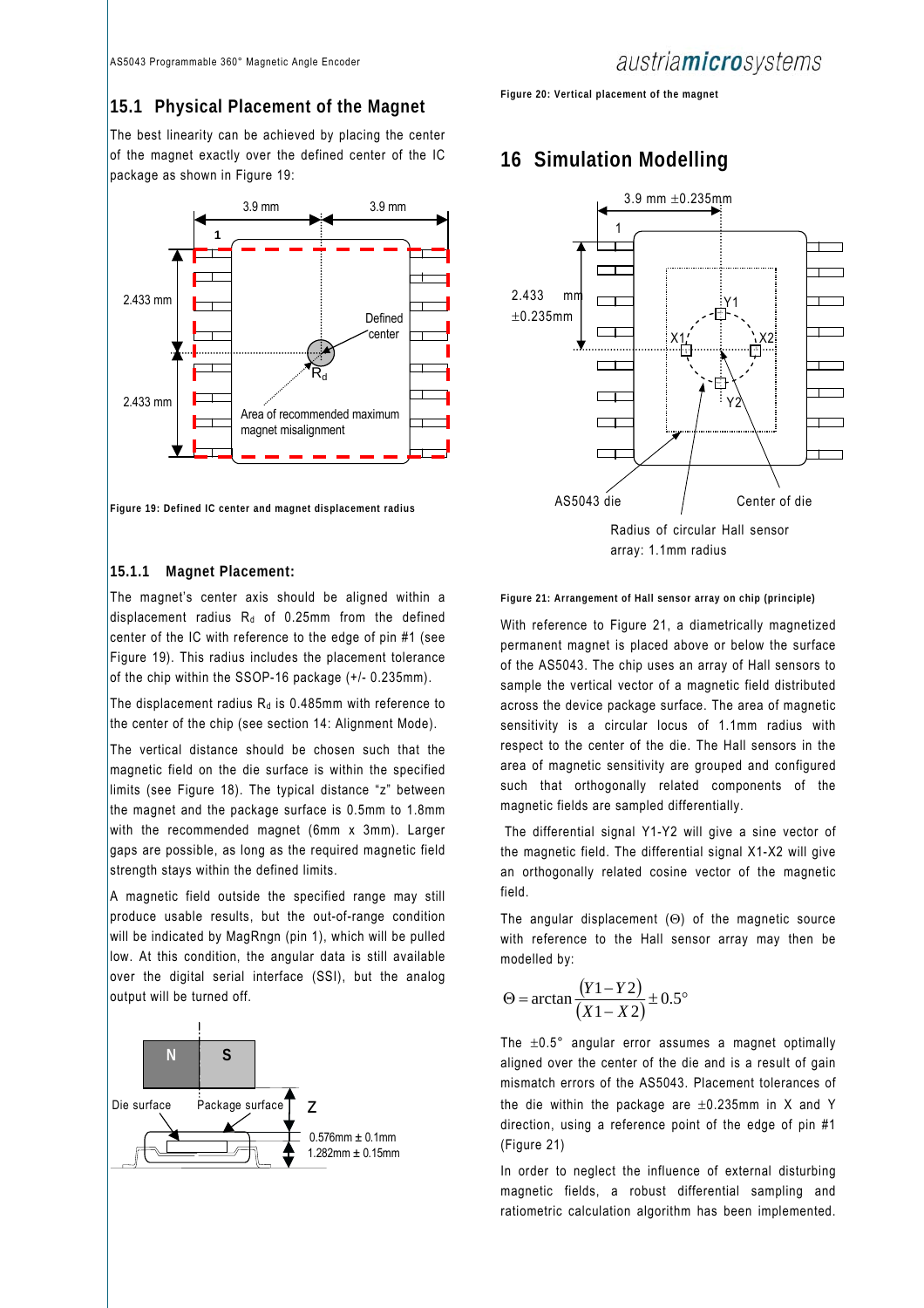The differential sampling of the sine and cosine vectors removes any common mode error due to DC components introduced by the magnetic source itself or external disturbing magnetic fields. A ratiometric division of the sine and cosine vectors removes the need for an accurate absolute magnitude of the magnetic field and thus accurate Z-axis alignment of the magnetic source.

The recommended differential input range of the magnetic field strength  $(B_{(X1-X2)},B_{(Y1-Y2)})$  is  $\pm 75$ mT at the surface of the die. In addition to this range, an additional offset of ±5mT, caused by unwanted external stray fields is allowed.

The chip will continue to operate, but with degraded output linearity, if the signal field strength is outside the recommended range. Too strong magnetic fields will introduce errors due to saturation effects in the internal preamplifiers. Too weak magnetic fields will introduce errors due to noise becoming more dominant.

## **17 Failure Diagnostics**

The AS5043 also offers several diagnostic and failure detection features:

### **17.1 Magnetic field strength diagnosis**

**By software:** the MagInc and MagDec status bits will both be high when the magnetic field is out of range.

**By hardware:** Pin #1 (MagRngn) is a logical NAND-ed combination of the MagInc and MagDec status bits. It is an open-drain output and will be turned on  $($  = low with external pull-up resistor) when the magnetic field is out of range.

**By hardware:** Pin #12 (Vout) is the analog output of the DAC and OP-Amp. The analog output will be 0V, when the magnetic field is out of range (all analog modes).

### **17.2 Power supply failure detection**

**By software:** If the power supply to the AS5043 is interrupted, the digital data read by the SSI will be all "0"s. Data is only valid, when bit OCF is high, hence a data stream with all "0"s is invalid. To ensure adequate low levels in the failure case, a pull-down resistor  $(-10k\Omega)$  should be added between pin DO and VSS at the receiving side

**By hardware:** The MagRngn pin is an open drain output and requires an external pull-up resistor. In normal operation, this pin is high ohmic and the output is high. In a failure case, either when the magnetic field is out of range or the power supply is missing, this output will become low. To ensure an adequate low level in case of

### austriamicrosystems

a broken power supply to the AS5043, the pull-up resistor ( $~10k\Omega$ ) must be connected to the positive supply at pin 16 (VDD5V).

**18 Angular Output tolerances** 

### **18.1 Accuracy; digital outputs**

.

Accuracy is defined as the error between measured angle and actual angle. It is influenced by several factors:

- the non-linearity of the analog-digital converters,
- internal gain and mismatch errors,
- non-linearity due to misalignment of the magnet

As a sum of all these errors, the accuracy with centered magnet =  $(Err_{max} - Err_{min})/2$  is specified as better than ±0.5 degrees @ 25°C (see Figure 23).

Misalignment of the magnet further reduces the accuracy. Figure 22 shows an example of a 3D-graph displaying non-linearity over XY-misalignment. The center of the square XY-area corresponds to a centered magnet (see dot in the center of the graph). The X- and Y- axis extends to a misalignment of  $\pm 1$ mm in both directions. The total misalignment area of the graph covers a square of 2x2 mm (79x79mil) with a step size of 100µm.

For each misalignment step, the measurement as shown in Figure 23 is repeated and the accuracy

(Errmax – Errmin)/2 (e.g. 0.25° in Figure 23) is entered as the Z-axis in the 3D-graph.

### **18.2 Accuracy; analog output**

The analog output has the same accuracy as the digital output with the addition of the nonlinearities of the DAC and the OPAMP  $(+/-1)$  SB; see Table 5 and 19.3.5).



**Figure 22: Example of linearity error over XY misalignment**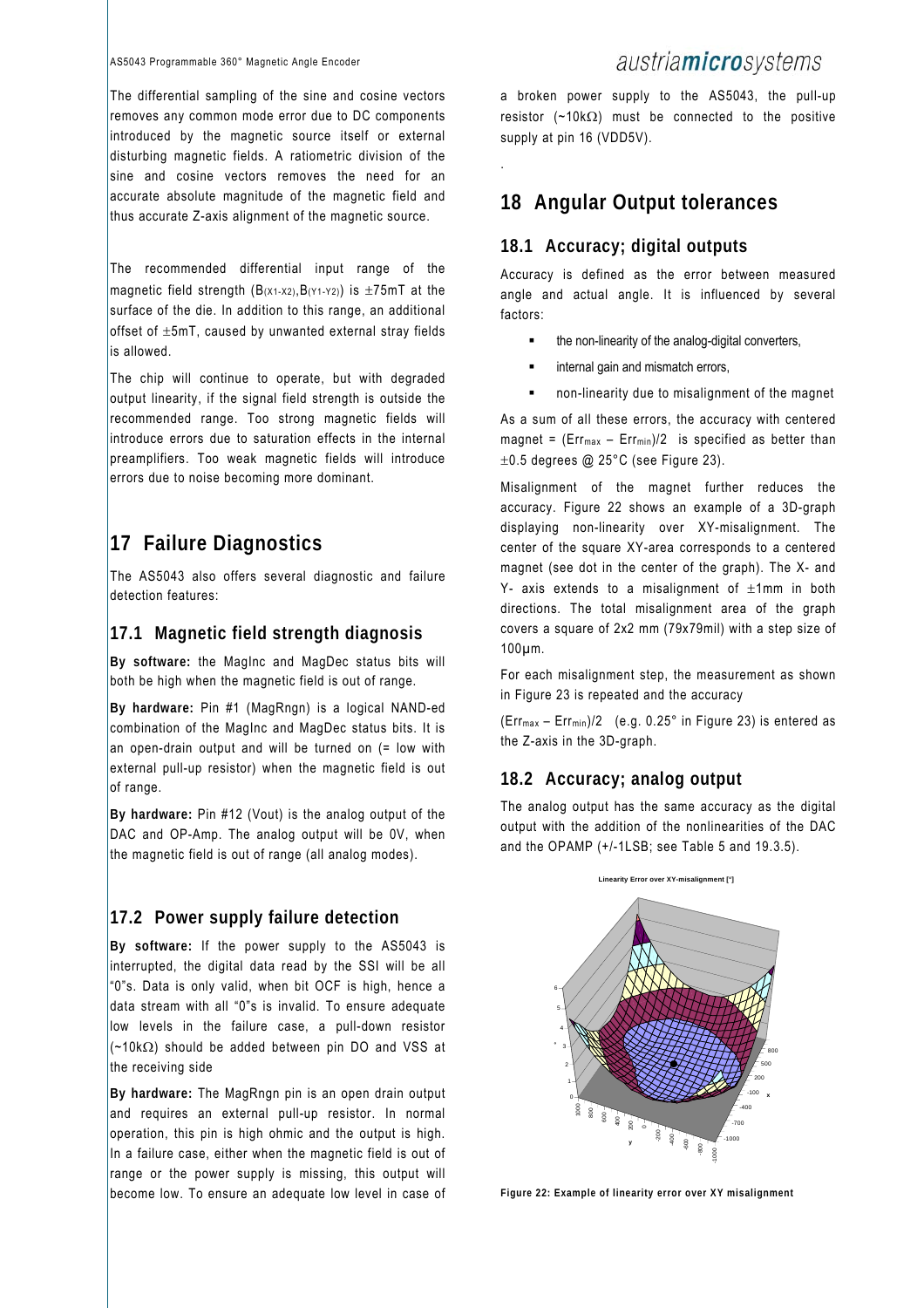#### AS5043 Programmable 360° Magnetic Angle Encoder

## austriamicrosystems

The maximum non-linearity error on this example is better than  $\pm 1$  degree (inner circle) over a misalignment radius of ~0.7mm. For volume production, the placement tolerance of the IC within the package  $(\pm 0.235$ mm) must also be taken into account.

The total nonlinearity error over process tolerances, temperature and a misalignment circle radius of 0.25mm is specified better than  $\pm 1.4$  degrees.

The magnet used for these measurement was a cylindrical NdFeB (Bomatec® BMN-35H) magnet with 6mm diameter and 2.5mm in height.



**Figure 23: Example of linearity error over 360°** 

### **18.3 Transition Noise**

Transition noise is defined as the jitter in the transition between two steps.

Due to the nature of the measurement principle (Hall sensors + Preamplifier + ADC), there is always a certain degree of noise involved.

This transition noise voltage results in an angular transition noise at the outputs. It is specified as 0.12 degrees rms (1 sigma)<sup>\*1</sup> in fast mode (pin MODE = high) and 0.06 degrees rms (1 sigma)<sup>\*1</sup> in slow mode (pin  $MODE = low or open$ .

These values are the repeatability of an indicated angle at a given mechanical position.

The transition noise has different implications on the type of output that is used:

- absolute output; SSI interface: The transition noise of the absolute output can be reduced by the user by applying an averaging of readings. An averaging of 4 readings will reduce the transition noise by 6dB or 50%.
- analog output:

Ideally, the analog output should have a jitter that is less than one digit. In 360° mode, both fast or slow mode may be selected for adequate low jitter.

In 180°, 90° or 45° mode, where the step sizes are smaller, slow mode should be selected to reduce the output jitter.

\*1: statistically, 1 sigma represents 68.27% of readings,

3 sigma represents 99.73% of readings.

#### **18.4 High Speed Operation**

#### **18.4.1 Sampling rate**

The AS5043 samples the angular value at a rate of 10.42k samples per second (ksps) in fast mode and 2.61ksps in slow mode.

Consequently, a new reading is performed each 96µs. (fast mode) or 384µs (slow mode).

At a stationary position of the magnet, this sampling rate creates no additional error.

#### **Absolute Mode:**

With the given sampling rates, the number of samples (n) per turn for a magnet rotating at high speed can be calculated by

$$
n = \frac{60}{rpm \cdot 96 \mu s}
$$
 for fast mode  

$$
n = \frac{60}{rpm \cdot 384 \mu s}
$$
 for slow mode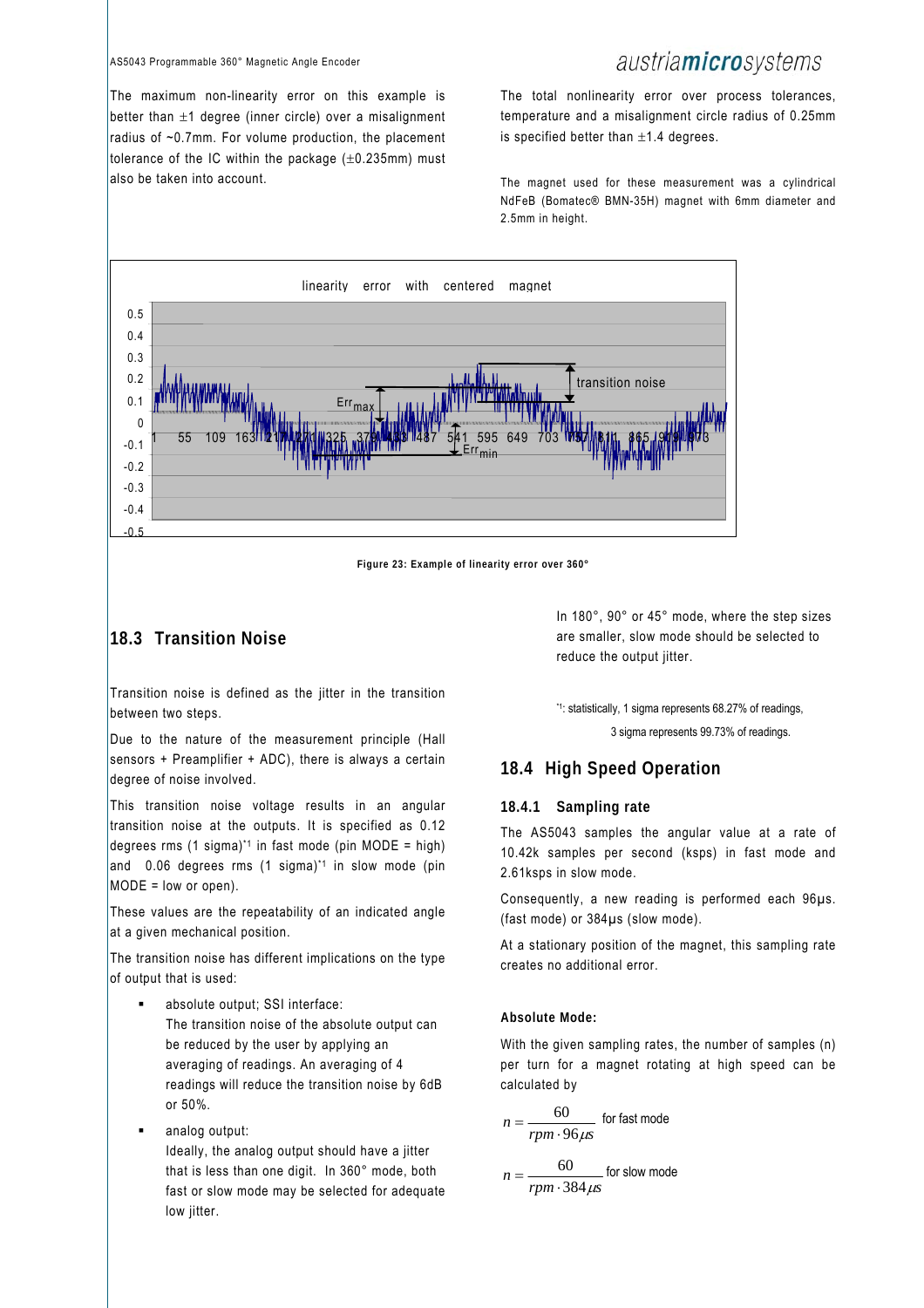In practice, there is no upper speed limit. The only restriction is that there will be fewer samples per revolution as the speed increases.

Regardless of the rotational speed, the absolute angular value is always sampled at the highest resolution.

| <b>Fast Mode</b><br>$(pin Mode = 1)$ | <b>Slow Mode</b><br>$(pin Mode = 0 or open)$ |
|--------------------------------------|----------------------------------------------|
| $610$ rpm = 1024 samples / turn      | $610$ rpm = 256 samples / turn               |
| $1220$ rpm = 512 samples / turn      | 1220rpm = $128$ samples / turn               |
| $2441$ rpm = 256 samples / turn      | $2441$ rpm = 64 samples / turn               |
| etc.                                 | etc                                          |

**Table 6: Speed performance** 

### **18.5 Output delays**

The propagation delay is the delay between the time that the sample is taken until it is available as angular data. This delay is 96µs in fast mode (pin Mode = high) and  $384\mu s$  in slow mode (pin Mode = low or open)

The analog output produces no further delay, the output voltage will be updated as soon as it is available. Using the SSI interface for data transmission, an additional delay must be considered, caused by the asynchronous sampling (0....1/f<sub>sample</sub>) and the time it takes the external control unit to read and process the angular data from the AS5043.

### **18.5.1 Angular error caused by propagation delay**

A rotating magnet will cause an angular error caused by the propagation delay.

This error increases linearly with speed:

$$
e_{sampling}
$$
 (deg) = 6 \*  $rpm * pr$ .*delay*

where  $e_{sampling}$  = angular error  $[°]$ *rpm* = rotating speed [rpm] *prop.delay* = propagation delay [seconds]

Note: since the propagation delay is known, it can be automatically compensated by the control unit processing the data from the AS5043.

### **Internal timing tolerance**

The AS5043 does not require an external ceramic resonator or quartz. All internal clock timings for the AS5043 are generated by an on-chip RC oscillator. This oscillator is factory trimmed to ±5% accuracy at room temperature  $(\pm 10\%$  over full temperature range). This tolerance influences the ADC sampling rate:

#### **18.5.2 absolute output; SSI interface:**

A new angular value is updated every 96µs +/- 5% (Mode = 1) or 384µs +/- 5% (Mode = 0 or open)

### **18.6 Temperature**

#### **18.6.1 Magnetic temperature coefficient**

One of the major benefits of the AS5043 compared to linear Hall sensors is that it is much less sensitive to temperature. While linear Hall sensors require a compensation of the magnet's temperature coefficients, the AS5043 automatically compensates for the varying magnetic field strength over temperature. The magnet's temperature drift does not need to be considered, as the AS5043 operates with magnetic field strengths from ±45…±75mT.

#### *Example:*

A NdFeB magnet has a field strength of 75mT @ –40°C and a temperature coefficient of -0.12% per Kelvin. The temperature change is from  $-40^\circ$  to  $+125^\circ$  = 165K.

The magnetic field change is:  $165 \times -0.12\% = -19.8\%$ , which corresponds to 75mT at –40°C and 60mT at 125°C .

The AS5043 can compensate for this temperature related field strength change automatically, no user adjustment is required.

#### **18.6.2 Accuracy over Temperature**

The influence of temperature in the absolute accuracy is very low. While the accuracy is  $\leq \pm 0.5^{\circ}$  at room temperature, it may increase to ≤±0.9° due to increasing noise at high temperatures.

#### **18.6.3 Timing tolerance over temperature**

The internal RC oscillator is factory trimmed to  $\pm 5\%$ . Over temperature, this tolerance may increase to  $\pm 10\%$ . Generally, the timing tolerance has no influence in the accuracy or resolution of the system, as it is used mainly for internal clock generation.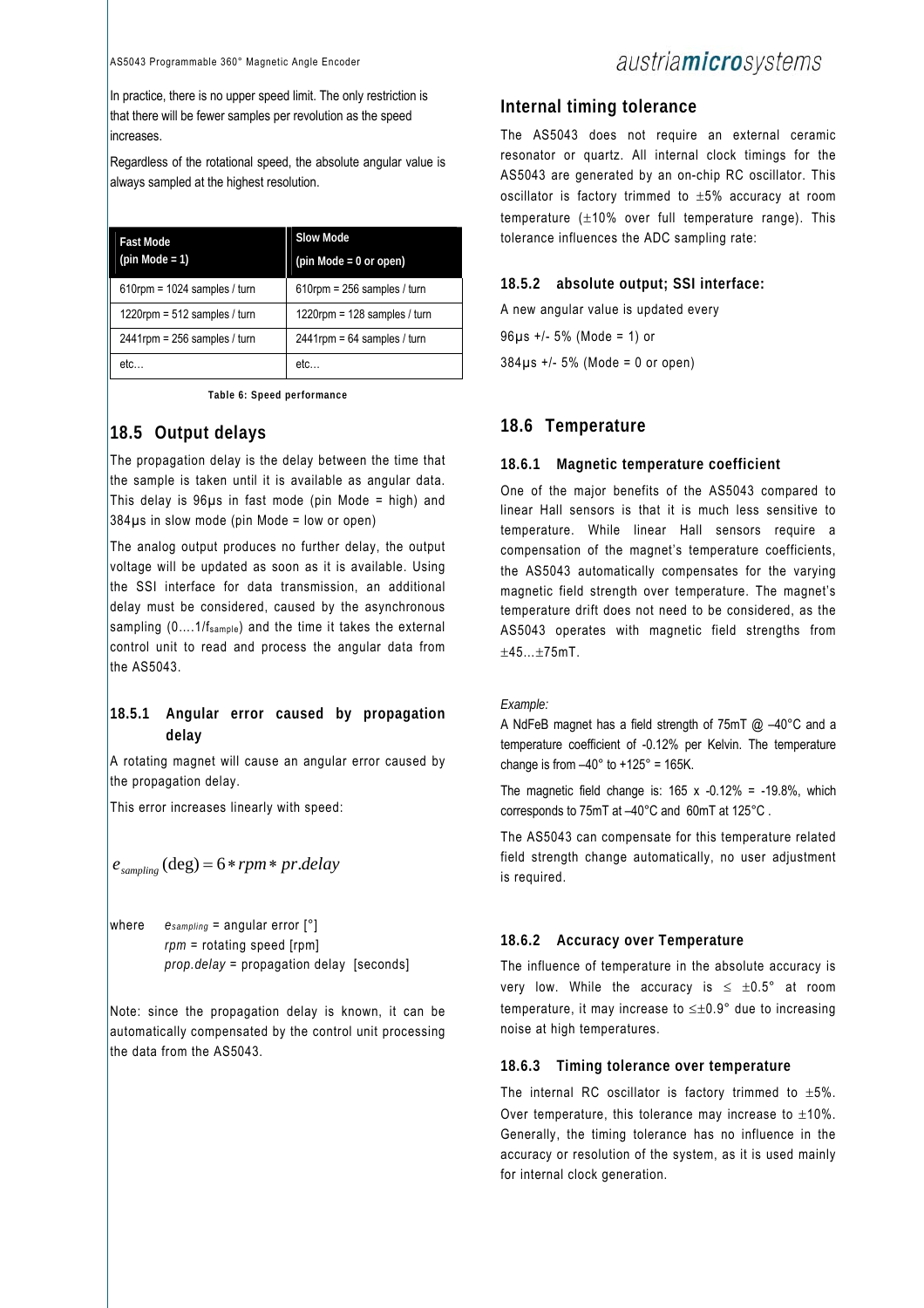# **19 Electrical Characteristics**

### **19.1 Absolute Maximum Ratings (non operating)**

Stresses beyond those listed under "Absolute Maximum Ratings" may cause permanent damage to the device. These are stress ratings only. Functional operation of the device at these or any other conditions beyond those indicated under "Operating Conditions" is not implied. Exposure to absolute maximum rating conditions for extended periods may affect device reliability.

| Parameter                            | Symbol            | Min    | Max          | Unit   | <b>Note</b>                                                                |
|--------------------------------------|-------------------|--------|--------------|--------|----------------------------------------------------------------------------|
| DC supply voltage                    | VDD5V             | $-0.3$ | 7            | V      | Pin VDD5V                                                                  |
|                                      | VDD3V3            |        | 5            | $\vee$ | Pin VDD3V3                                                                 |
|                                      |                   | $-0.3$ | $VDD5V +0.3$ |        | Pins MagRngn, Mode, CSn, CLK, DO, DACout, FB,<br>Vout                      |
| Input pin voltage                    | $V_{in}$          | $-0.3$ | 5            | V      | Pin DACref                                                                 |
|                                      |                   | $-0.3$ | 7.5          |        | Pin PROG DI                                                                |
| Input current (latchup immunity)     | <b>Iscr</b>       | $-100$ | 100          | mA     | Norm: JEDEC 78                                                             |
| Electrostatic discharge              | <b>ESD</b>        | ±2     |              | kV     | Norm: MIL 883 E method 3015                                                |
| Storage temperature                  | $T_{\text{strg}}$ | $-55$  | 125          | °C     | Min $-67^{\circ}$ F; Max +257 $^{\circ}$ F                                 |
| Body temperature (Lead-free package) | T <sub>Body</sub> |        | 260          | °C     | t=20 to 40s, Norm: IPC/JEDEC J-Std-020C<br>Lead finish 100% Sn "matte tin" |
| Humidity non-condensing              | H                 | 5      | 85           | $\%$   |                                                                            |

## **19.2 Operating Conditions**

| Parameter                                      | Symbol       | Min   | Typ | Max | Unit | <b>Note</b>                      |  |
|------------------------------------------------|--------------|-------|-----|-----|------|----------------------------------|--|
| Ambient temperature                            | I amb        | $-40$ |     | 125 | °C   | $-40^{\circ}$ F +257°F           |  |
| Supply current                                 | <b>Isupp</b> |       | 16  | 20  | mA   |                                  |  |
| Supply voltage at pin VDD5V                    | VDD5V        | 4.5   | 5.0 | 5.5 | V    | 5V Operation                     |  |
| Voltage regulator output voltage at pin VDD3V3 | VDD3V3       | 3.0   | 3.3 | 3.6 | V    |                                  |  |
| Supply voltage at pin VDD5V                    | VDD5V        | 3.0   | 3.3 | 3.6 | V    | 3.3V Operation                   |  |
| Supply voltage at pin VDD3V3                   | VDD3V3       | 3.0   | 3.3 | 3.6 | V    | (pin VDD5V and VDD3V3 connected) |  |

### **19.3 DC Characteristics for Digital Inputs and Outputs**

### **19.3.1 CMOS Schmitt-Trigger Inputs: CLK, CSn (internal Pull-up), Mode (internal Pull-down)**

(operating conditions: Tamb = -40 to +125°C, VDD5V = 3.0-3.6V (3V operation) VDD5V = 4.5-5.5V (5V operation) unless otherwise noted)

| Parameter                          | Symbol                               | Min           | Max           | Unit | <b>Note</b>             |
|------------------------------------|--------------------------------------|---------------|---------------|------|-------------------------|
| High level input voltage           | <b>V<sub>IH</sub></b>                | $0.7 * VDD5V$ |               |      | Normal operation        |
| Low level input voltage            | $V_{\parallel}$                      |               | $0.3 * VDD5V$ |      |                         |
| Schmitt Trigger hysteresis         | $V_{\text{lon}}$ . $V_{\text{loff}}$ |               |               |      |                         |
| Input leakage current              | <b>ILEAK</b>                         | ۰             |               |      | Pin CLK, $VDD5V = 5.0V$ |
| Pull-up low level input current    | -lit                                 | $-30$         | $-100$        | μA   | Pin CSn, VDD5V= 5.0V    |
| Pull-down high level input current | lіН                                  | 30            | 100           |      | Pin Mode, VDD5V= 5.0V   |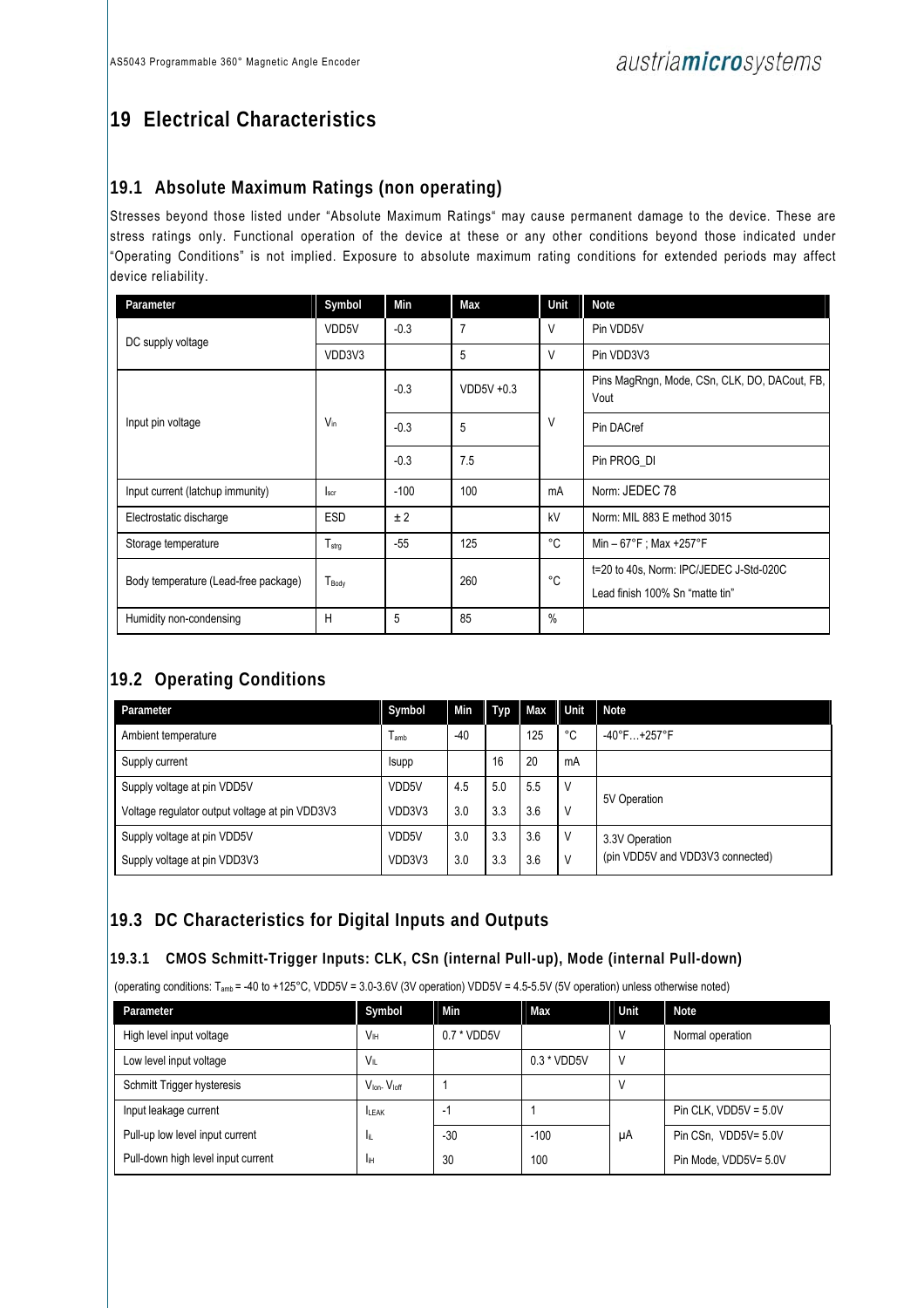### **19.3.2 CMOS input : Program Input (Prog)**

(operating conditions: T<sub>amb</sub> = -40 to +125°C, VDD5V = 3.0-3.6V (3V operation) VDD5V = 4.5-5.5V (5V operation) unless otherwise noted)

| Parameter                          | Symbol          | Min                          | Max | Unit | <b>Note</b>        |
|------------------------------------|-----------------|------------------------------|-----|------|--------------------|
| High level input voltage           | V <sub>IH</sub> | $0.7 * VDD5V$<br>b           |     |      |                    |
| High level input voltage           | VPROG           | See "programming conditions" |     |      | During programming |
| Low level input voltage            | $V_{\parallel}$ | 0.3 * VDD5V                  |     |      |                    |
| Pull-down high level input current | ш               |                              | 100 | μA   | <b>VDD5V: 5.5V</b> |

### **19.3.3 CMOS Output Open Drain: MagRngn**

(operating conditions: T<sub>amb</sub> = -40 to +125°C, VDD5V = 3.0-3.6V (3V operation) VDD5V = 4.5-5.5V (5V operation) unless otherwise noted)

| Parameter                  | Symbol   | Min | Max       | <b>Unit</b> | <b>Note</b>                     |
|----------------------------|----------|-----|-----------|-------------|---------------------------------|
| Low level output voltage   | $V_{OL}$ |     | $VSS+0.4$ |             |                                 |
| Output current             | 10       |     |           | mA          | <b>VDD5V: 4.5V</b><br>VDD5V: 3V |
| Open drain leakage current | loz      |     |           | μA          |                                 |

### **19.3.4 Tristate CMOS Output: DO**

(operating conditions: Tamb = -40 to +125°C, VDD5V = 3.0-3.6V (3V operation) VDD5V = 4.5-5.5V (5V operation) unless otherwise noted)

| Parameter                 | Symbol   | Min          | Max       | Unit | <b>Note</b>        |
|---------------------------|----------|--------------|-----------|------|--------------------|
| High level output voltage | $V_{OH}$ | $VDD5V -0.5$ |           |      |                    |
| Low level output voltage  | Vol      |              | $VSS+0.4$ |      |                    |
| Output current            | Iо       |              |           | mA   | <b>VDD5V: 4.5V</b> |
|                           |          |              |           | mA   | VDD5V: 3V          |
| Tri-state leakage current | loz      |              |           | μA   |                    |

### **19.3.5 Digital-to-Analog Converter**

| Parameter                  | Symbol                            | Min          | <b>Typ</b> | Max            | Unit       | Note                                                                 | OTP setting               |
|----------------------------|-----------------------------------|--------------|------------|----------------|------------|----------------------------------------------------------------------|---------------------------|
| Resolution                 |                                   |              | 10         |                | bit        |                                                                      |                           |
| Output Range               | VOUTM1                            | $\mathbf{0}$ |            | Vref           | V          | 0100% Vref (default)                                                 | $ClampMdEn = 0$ (default) |
|                            | VOUTM2                            | $0.10$ *Vref |            | 0.90 *Vref     | V          | 1090% Vref                                                           | $ClampMdEn = 1$           |
| Output resistance          | R <sub>Out</sub> , DAC            |              |            | 8              | $k\Omega$  | Unbuffered Pin DACout<br>(#10)                                       |                           |
| input voltage range        | External DAC reference<br>VDACref |              |            | VDD3V3 - 0.2   | V          | DACref = external:<br>Pin: DACref (#9)                               | $RefExt EN = 1$           |
|                            |                                   |              |            | VDD5V/2        | V          | DACref = internal                                                    | $RefExtEn = 0$ (default)  |
| Integral Non-Linearity     | <b>INL</b> DAC                    |              |            | $+/- 1$        | <b>LSB</b> | Non-Linearity of DAC and                                             |                           |
| Differential Non-Linearity | <b>DNL</b> DAC                    |              |            | $+/- 1/2$      | <b>LSB</b> | OPAMP; -40+125°C.<br>For all analog modes:<br>$1LSB = (see Table 5)$ |                           |
|                            |                                   |              |            |                | <b>LSB</b> | All analog modes                                                     |                           |
| Analog output hysteresis   | Hyst                              |              |            | $\overline{2}$ | <b>LSB</b> | At 360°-0° transition,<br>360° mode only                             | $OR1, OR0 = 00$ (default) |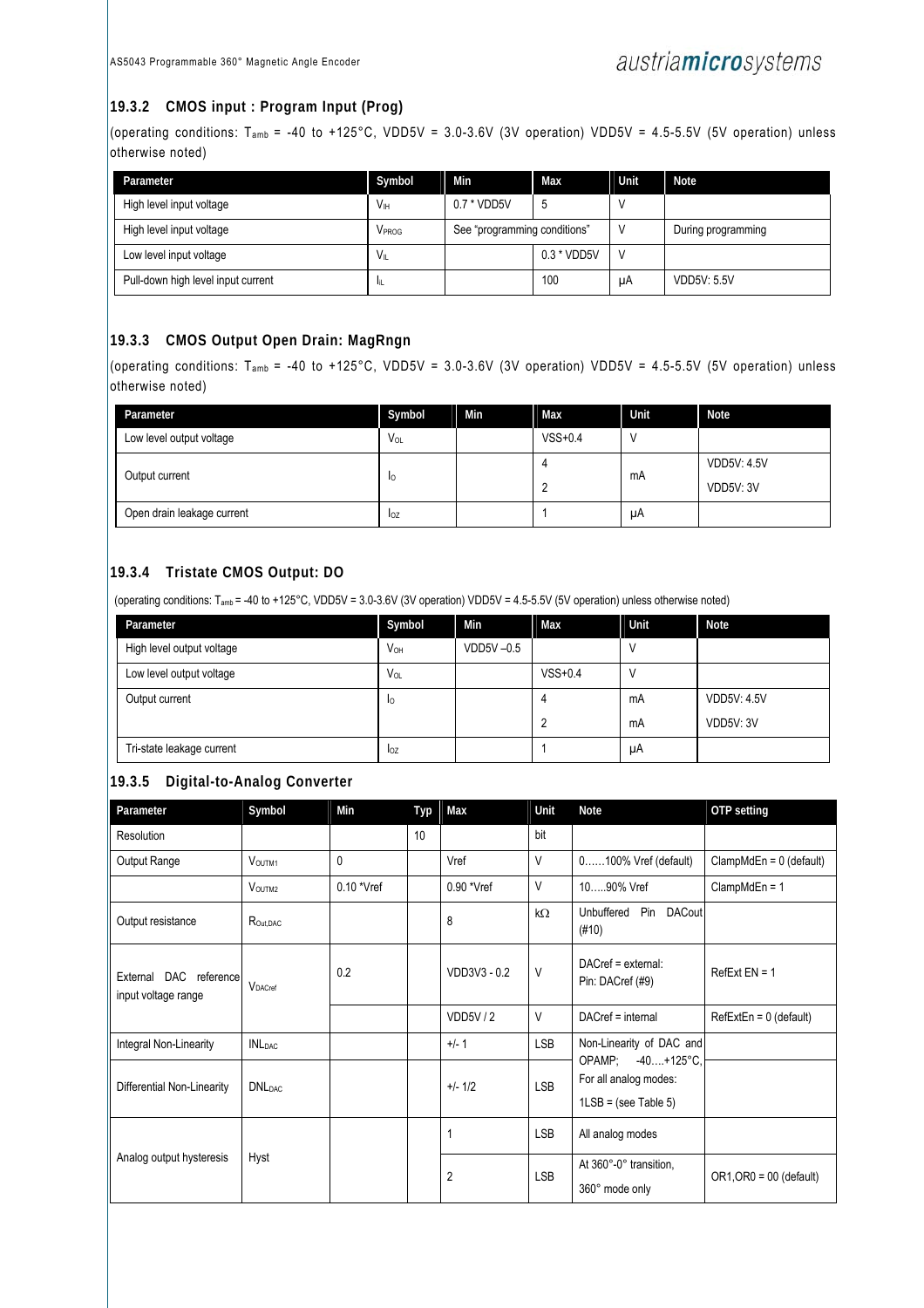### **19.3.6 OPAMP output stage**

| Parameter                       | Symbol         | Min            | Typ            | Max          | Unit      | <b>Note</b>                                                                         |
|---------------------------------|----------------|----------------|----------------|--------------|-----------|-------------------------------------------------------------------------------------|
| Power Supply Range              | VDD5V          | 3.0            |                | 5.5          | V         |                                                                                     |
| Parallel Load Capacitance       | CL             |                |                | 100          | pF        |                                                                                     |
| <b>Parallel Load Resistance</b> | <b>RL</b>      | 4.7            |                |              | $k\Omega$ | 3.3V operation                                                                      |
| Open Loop Gain                  | A <sub>0</sub> | 92             | 130            | 144          | dB        |                                                                                     |
| Offset Voltage RTI              | VosOP          | $-5$           |                | 5            | mV        | 3 sigma                                                                             |
| Output Range Low                | VoutL          |                |                | 0.05 * VDD5V | <b>V</b>  | Linear range of analog output                                                       |
| Output Range High               | VoutH          | $0.95 * VDD5V$ |                |              | V         |                                                                                     |
| current capability sink         | Isink          | 4.8            |                | 50           | mA        | Permanent short<br>circuit<br>current:<br>V <sub>out</sub> to VDD5V                 |
| current capability source       | Isource        | 4.6            |                | 66           | mA        | Permanent short circuit<br>current:<br>$V_{out}$ to VSS                             |
| Output noise                    | Vnoise         | 160            | 220            | 490          | µVrms     | Over full temperature range;<br>$BW = 1Hz10MHz$ , Gain = 2x                         |
|                                 |                |                | $\overline{2}$ |              |           | Internal: $FB\_int EN = 1$                                                          |
| OPAMP gain (non-inverting)      | Gain           |                |                | 4            | Times     | $FB$ int $EN = 0$<br>With external resistors, pins Vout<br>$[#12]$ and FB $[#11]$ : |

### **19.4 Magnetic Input Specification**

(operating conditions: T<sub>amb</sub> = -40 to +125°C, VDD5V = 3.0-3.6V (3V operation) VDD5V = 4.5-5.5V (5V operation) unless otherwise noted)

Two-pole cylindrical diametrically magnetised source:

| Parameter                      | Symbol               | Min | Typ      | Max  | Unit          | <b>Note</b>                                                                                                                                      |
|--------------------------------|----------------------|-----|----------|------|---------------|--------------------------------------------------------------------------------------------------------------------------------------------------|
| Diameter                       | $d_{mag}$            | 4   |          |      | mm            | Recommended diameter: 6mm for cylindrical magnets                                                                                                |
| Magnetic input field amplitude | $B_{\text{pk}}$      | 45  |          | 75   | mT            | Required vertical component of the magnetic field strength<br>on the die's surface, measured along a concentric circle<br>with a radius of 1.1mm |
| Magnetic offset                | $B_{\text{off}}$     |     |          | ± 5  | mT            | Constant magnetic stray field                                                                                                                    |
| Field non-linearity            |                      |     |          | 5    | $\frac{0}{0}$ | Including offset gradient                                                                                                                        |
| Input frequency                | T <sub>mag</sub> abs |     |          | 10   | Hz            | Absolute mode: 600 rpm @ readout of 1024 positions<br>(see table 6)                                                                              |
| (rotational speed of magnet)   | T <sub>mag</sub> inc |     |          | 166  | Hz            | Incremental mode: no missing pulses at rotational speeds<br>of up to $10,000$ rpm (see table $6)$                                                |
| Displacement radius            | Disp                 |     |          | 0.25 | mm            | Max. offset between defined device center and magnet<br>axis                                                                                     |
| Recommended magnet material    |                      |     | $-0.12$  |      | $%$ /K        | NdFeB (Neodymium Iron Boron)                                                                                                                     |
| and temperature drift          |                      |     | $-0.035$ |      |               | SmCo (Samarium Cobalt)                                                                                                                           |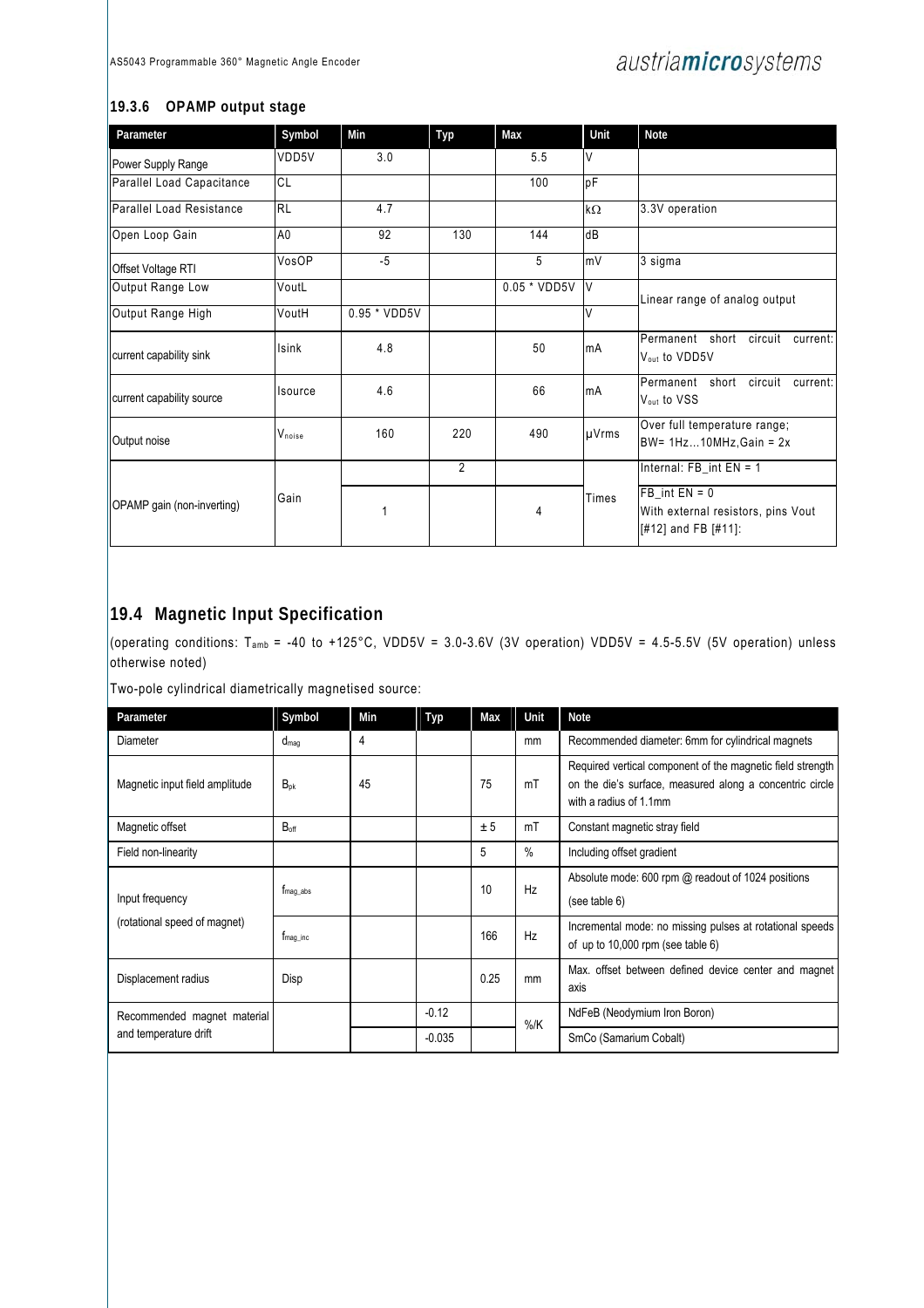### **19.5 Electrical System Specifications**

(operating conditions: T<sub>amb</sub> = -40 to +125°C, VDD5V = 3.0-3.6V (3V operation) VDD5V = 4.5-5.5V (5V operation) unless otherwise noted)

| Parameter                                                                                            | Symbol                            | Min          | Typ        | Max         | Unit       | <b>Note</b>                                                                                                                         |
|------------------------------------------------------------------------------------------------------|-----------------------------------|--------------|------------|-------------|------------|-------------------------------------------------------------------------------------------------------------------------------------|
| Resolution*                                                                                          | <b>RES</b>                        |              |            | 10          | bit        | 0.352 deg                                                                                                                           |
| Integral non-linearity (optimum)*                                                                    | <b>INL</b> <sub>opt</sub>         |              |            | ± 0.5       | deg        | Maximum error with respect to the best line fit.<br>Verified at optimum magnet placement, T <sub>amb</sub> = 25 °C.                 |
| Integral non-linearity (optimum)*                                                                    | <b>INL</b> temp                   |              |            | ± 0.9       | deg        | Maximum error with respect to the best line fit.<br>Verified at optimum magnet placement,<br>$T_{amb}$ = -40 to +125°C              |
| Integral non-linearity*                                                                              | <b>INL</b>                        |              |            | ± 1.4       | deg        | Best line fit = $(Err_{max} - Err_{min})$ / 2<br>Over displacement tolerance with 6mm diameter magnet,<br>$T_{amb}$ = -40 to +125°C |
| Differential non-linearity*                                                                          | <b>DNL</b>                        |              |            | ±.<br>0.176 | deg        | 10bit, no missing codes                                                                                                             |
| Transition noise*                                                                                    | <b>TN</b>                         |              |            | 0.06        | Deg        | 1 sigma, fast mode (pin MODE = 1)                                                                                                   |
|                                                                                                      |                                   |              |            | 0.03        | <b>RMS</b> | 1 sigma, slow mode (pin MODE=0 or open)                                                                                             |
| Power-on reset thresholds<br>On voltage; 300mV typ. hysteresis<br>Off voltage; 300mV typ. hysteresis | $V_{on}$<br>$V_{\text{off}}$      | 1.37<br>1.08 | 2.2<br>1.9 | 2.9<br>2.6  | V<br>V     | DC supply voltage 3.3V (VDD3V3)<br>DC supply voltage 3.3V (VDD3V3)                                                                  |
| Power-up time,                                                                                       |                                   |              |            | 20          |            | fast mode (pin MODE=1)                                                                                                              |
| Until offset compensation finished,<br>OCF = 1, Angular Data valid                                   | t <sub>Pwr∪p</sub>                |              |            | 80          | ms         | slow mode (pin MODE=0 or open)                                                                                                      |
| propagation<br>System<br>delay                                                                       |                                   |              |            | 96          |            | fast mode (pin MODE=1)                                                                                                              |
| absolute output : delay of ADC and<br><b>DSP</b>                                                     | t <sub>delay</sub>                |              |            | 384         | μs         | slow mode (pin MODE=0 or open)                                                                                                      |
| Internal sampling rate for absolute                                                                  |                                   | 2.48         | 2.61       | 2.74        |            | T <sub>amb</sub> = 25°C, slow mode (pin MODE=0 or open)                                                                             |
| output:                                                                                              | f <sub>S, mode</sub> <sub>0</sub> | 2.35         | 2.61       | 2.87        | kHz        | $T_{amb}$ = -40 to +125°C, slow mode (pin MODE=0 or open)                                                                           |
| Internal sampling rate for absolute                                                                  |                                   | 9.90         | 10.42      | 10.94       |            | $T_{amb} = 25^{\circ}$ C, fast mode (pin MODE = 1)                                                                                  |
| output                                                                                               | ts.mode1                          | 9.38         | 10.42      | 11.46       | kHz        | $T_{amb}$ = -40 to +125°C, : fast mode (pin MODE = 1)                                                                               |
| Read-out frequency                                                                                   | <b>CLK</b>                        |              |            | 1           | <b>MHz</b> | Max. clock frequency to read out serial data                                                                                        |

\*)digital interface



**Figure 24: Integral and differential Non-Linearity (example)**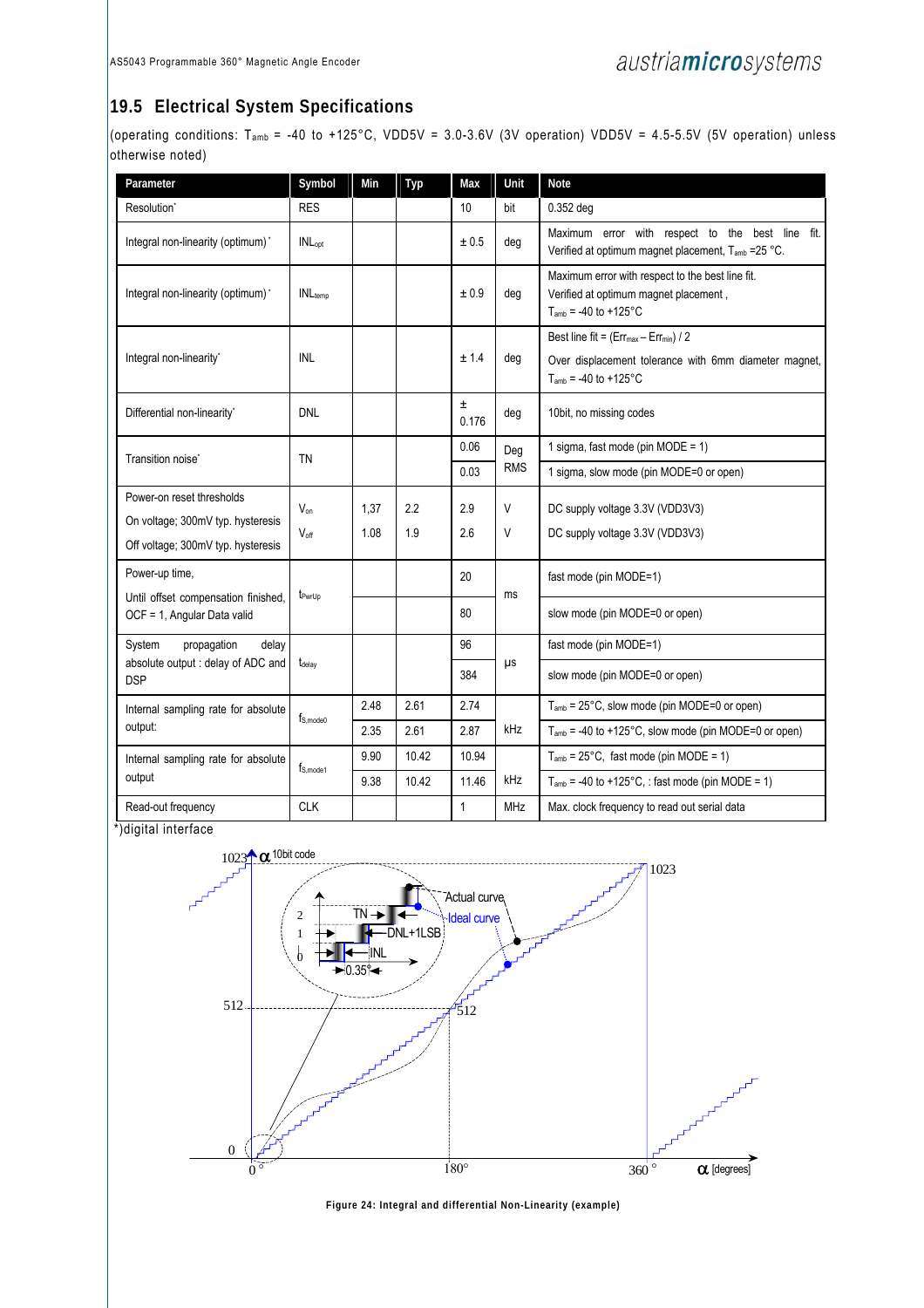Integral Non-Linearity (INL) is the maximum deviation between actual position and indicated position.

Differential Non-Linearity (DNL) is the maximum deviation of the step length from one position to the next.

Transition Noise (TN) is the repeatability of an indicated position.

### **19.6 Timing Characteristics**

#### Synchronous Serial Interface (SSI)

(operating conditions:  $T_{amb}$  = -40 to +125°C, VDD5V = 3.0-3.6V (3V operation) VDD5V = 4.5-5.5V (5V operation) unless otherwise noted)

| Parameter                             | Symbol                 | Min | Typ | Max | Unit | <b>Note</b>                                                              |
|---------------------------------------|------------------------|-----|-----|-----|------|--------------------------------------------------------------------------|
| Data output activated (logic high)    | $t_{\text{DO}}$ active |     |     | 100 | ns   | Time between falling edge of CSn and data output activated               |
| First data shifted to output register | $t_{CIKFF}$            | 500 |     |     | ns   | Time between falling edge of CSn and first falling edge of<br><b>CLK</b> |
| Start of data output                  | T <sub>ClK/2</sub>     | 500 |     |     | ns   | Rising edge of CLK shifts out one bit at a time                          |
| Data output valid                     | t <sub>DO valid</sub>  |     |     | 375 | ns   | Time between rising edge of CLK and data output valid                    |
| Data output tristate                  | t no tristate          |     |     | 100 | ns   | After the last bit DO changes back to "tristate"                         |
| Pulse width of CSn                    | t csn.                 | 500 |     |     | ns   | CSn = high; To initiate read-out of next angular position                |
| Read-out frequency                    | $f_{CLK}$              | >0  |     |     | MHz  | Clock frequency to read out serial data                                  |

### **19.7 Programming Conditions**

(operating conditions: T<sub>amb</sub> = -40 to +125°C, VDD5V = 3.0-3.6V (3V operation) VDD5V = 4.5-5.5V (5V operation) unless otherwise noted)

| Parameter                                           | Symbol             | Min            | Typ | Max          | Unit   | <b>Note</b>                                                    |  |
|-----------------------------------------------------|--------------------|----------------|-----|--------------|--------|----------------------------------------------------------------|--|
| Programming enable time                             | t Prog enable      | 2              |     |              | μs     | Time between rising edge at Prog<br>pin and rising edge of CSn |  |
| Write data start                                    | t Data in          | $\overline{2}$ |     |              | μs     |                                                                |  |
| Write data valid                                    | t Data in valid    | 250            |     |              | ns     | Write data at the rising edge of<br><b>CLKPROG</b>             |  |
| Load programming data                               | t Load PROG        | 3              |     |              | μs     |                                                                |  |
| Rise time of VPROG before CLK PROG                  | $t_{PrgR}$         | $\mathbf{0}$   |     |              | μs     |                                                                |  |
| Hold time of VPROG after CLK PROG                   | t PrgH             | $\Omega$       |     | 5            | μs     |                                                                |  |
| Write data - programming CLK PROG                   | CLK PROG           |                |     | 250          | kHz    |                                                                |  |
| CLK pulse width                                     | t PROG             | 1.8            | 2   | 2.2          | μs     | During programming; 16 clock cycles                            |  |
| Hold<br>οf<br>Vprog<br>after<br>time<br>programming | t PROG<br>finished | $\overline{2}$ |     |              | μs     | Programmed data is available after<br>next power-on            |  |
| Programming voltage                                 | V PROG             | 7.3            | 7.4 | 7.5          | $\vee$ | Must be switched off after zapping                             |  |
| Programming voltage off level                       | V ProgOff          | $\mathbf{0}$   |     | $\mathbf{1}$ | $\vee$ | Line must be discharged to this level                          |  |
| Programming current                                 | I PROG             |                |     | 130          | mA     | During programming                                             |  |
| Analog read CLK                                     | <b>CLK</b> Aread   |                |     | 100          | kHz    | Analog readback mode                                           |  |
| Programmed zener voltage (log.1)                    | Vprogrammed        |                |     | 100          | mV     | V <sub>Ref</sub> -V <sub>PROG</sub> during analog readback     |  |
| Unprogrammed zener voltage (log. 0)                 | Vunprogrammed      | 1              |     |              | $\vee$ | mode (see 13)                                                  |  |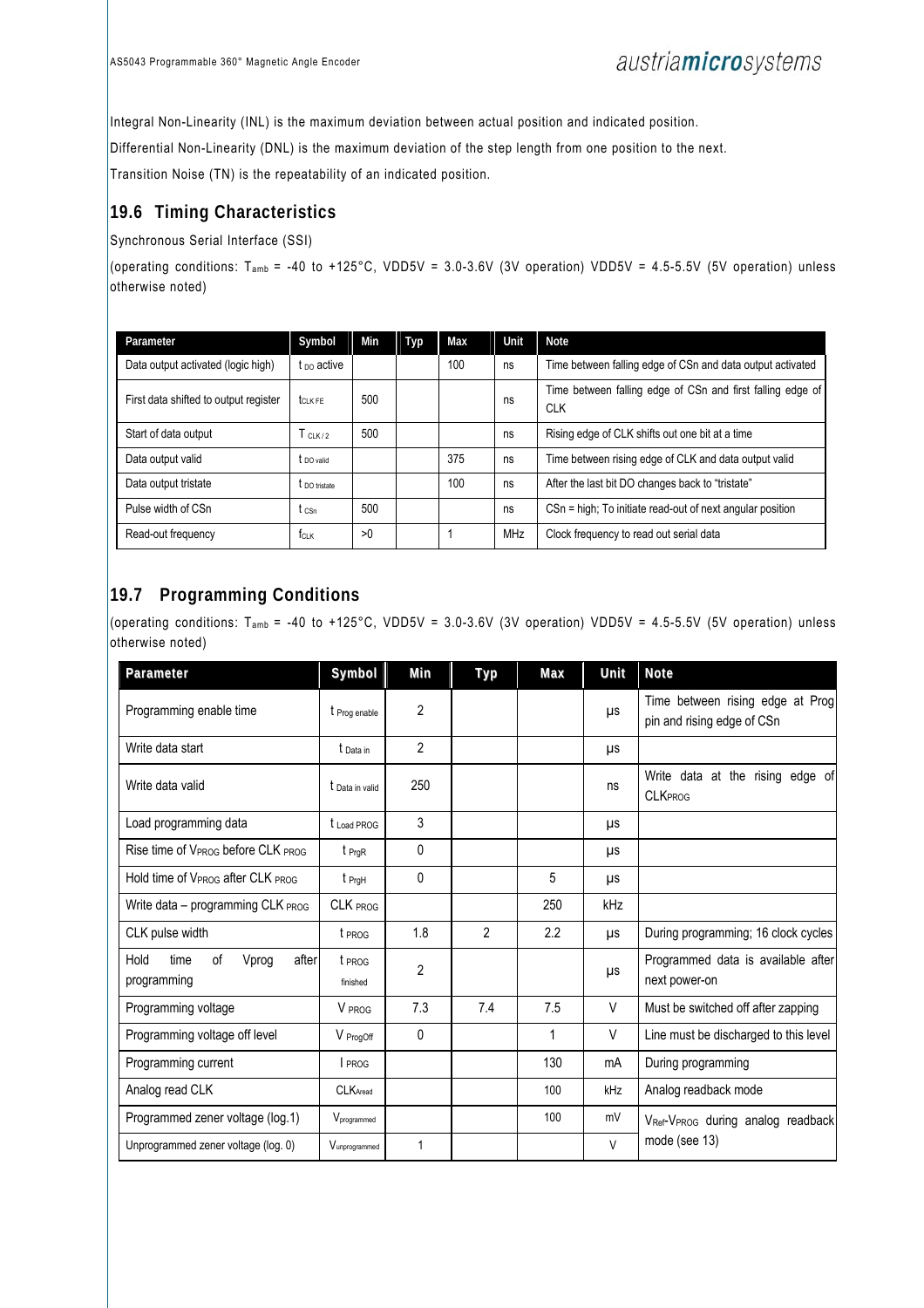## **20 Package Drawings and Markings**

16-Lead Shrink Small Outline Package SSOP-16



| <b>Dimensions</b> |      |       |      |       |      |      |  |  |  |
|-------------------|------|-------|------|-------|------|------|--|--|--|
| Symbol            | mm   |       |      | inch  |      |      |  |  |  |
|                   | Min  | Typ   | Max  | Min   | Typ  | Max  |  |  |  |
| A                 | 1.73 | 1.86  | 1.99 | .068  | .073 | .078 |  |  |  |
| A1                | 0.05 | 0.13  | 0.21 | .002  | .005 | .008 |  |  |  |
| A <sub>2</sub>    | 1.68 | 1.73  | 1.78 | .066  | .068 | .070 |  |  |  |
| b                 | 0.25 | 0.315 | 0.38 | .010  | .012 | .015 |  |  |  |
| C                 | 0.09 |       | 0.20 | .004  |      | .008 |  |  |  |
| D                 | 6.07 | 6.20  | 6.33 | .239  | .244 | .249 |  |  |  |
| E                 | 7.65 | 7.8   | 7.9  | .301  | .307 | .311 |  |  |  |
| E1                | 5.2  | 5.3   | 5.38 | .205  | .209 | .212 |  |  |  |
| e                 | 0.65 |       |      | .0256 |      |      |  |  |  |
| Κ                 | 0°   |       | 8°   | 0°    |      | 8°   |  |  |  |
| L                 | 0.63 | 0.75  | 0.95 | .025  | .030 | .037 |  |  |  |

## **21 Packing Options**

Delivery: Tape and Reel (1 reel = 2000 devices) Tubes (1 box = 100 tubes á 77 devices)

Order # AS5043 for delivery in tubes

Order # AS5043TR for delivery in tape and reel



| 1.1.1 |  | Marking: AYWWIZZ |
|-------|--|------------------|
|-------|--|------------------|

A: Pb-Free Identifier

Y: Last Digit of Manufacturing Year

WW: Manufacturing Week

I: Plant Identifier

ZZ: Traceability Code

JEDEC Package Outline Standard: MO - 150 AC

Thermal Resistance  $R_{th(j-a)}$ :

79.4 K/W in still air, soldered on PCB

IC's marked with a white dot or the letters "ES" denote Engineering samples